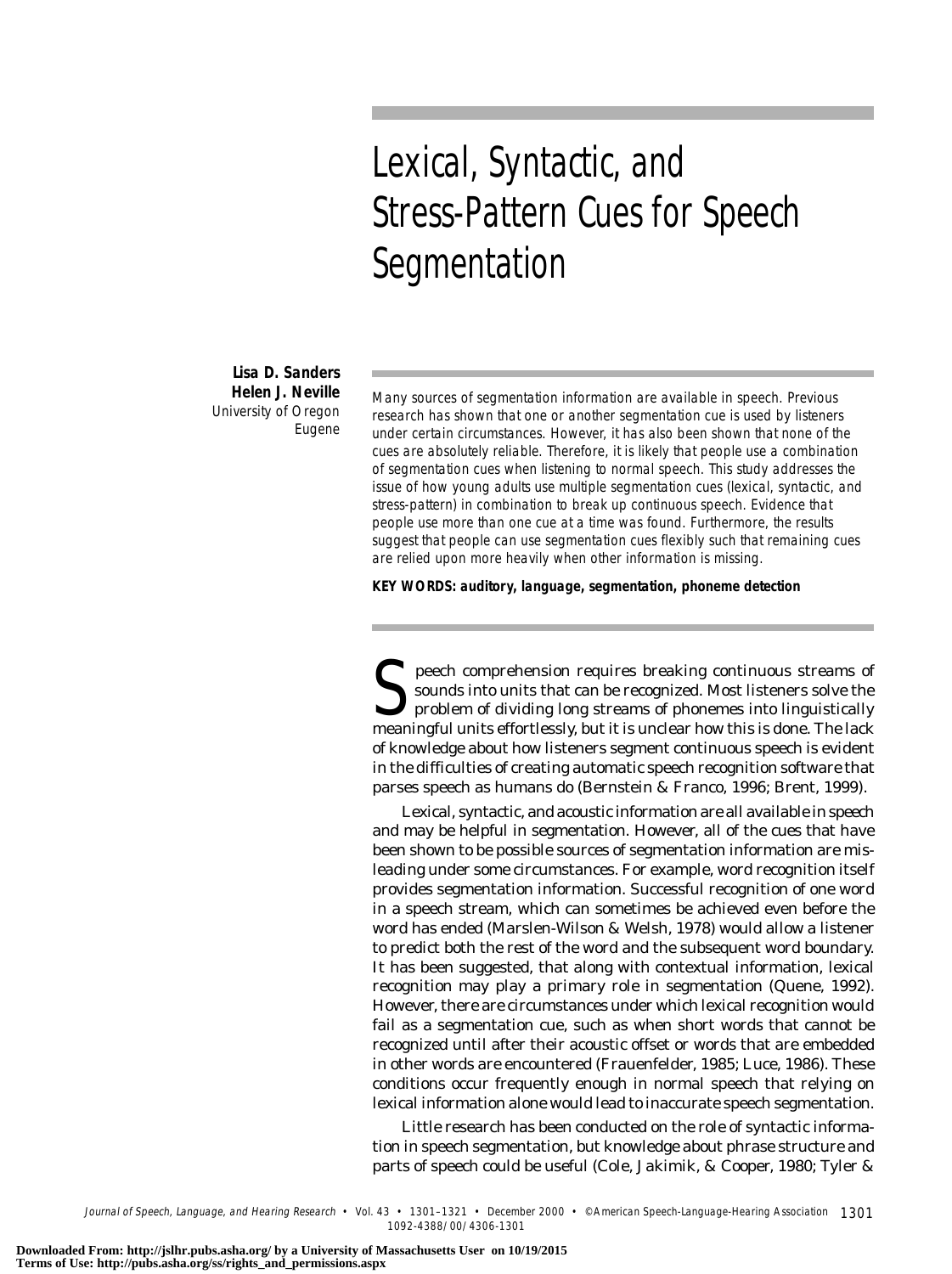Wessels, 1983). For example, knowing that a speaker is using an adverb would allow a listener to consider an "ly" ending as part of the current word rather than the beginning of the next. However, syntactic structure is often not obvious until well after the acoustic offsets of words and would not always provide useful segmentation information even when it was.

Many types of acoustic information have been shown to play a role in speech segmentation. For example, people can use phonotactic constraints to parse speech between phonemes that never occur in combination within a word but do occur in combination across word boundaries (Brent, 1997; Brent & Cartwright, 1996). Allophonic variation, variability in the way phonemes are pronounced, can serve as a segmentation cue when it correlates with the position of phonemes in words (Church, 1987; Umeda & Coker, 1974). In languages with clear syllable boundaries such as French, listeners have been shown to segment speech between each syllable (Cutler, Mehler, Norris, & Segui, 1986; Mehler, Dommergues, Frauenfelder, & Segui, 1981). Japanese speakers can use morae, a unit that sometimes but not always corresponds to a syllable, to segment speech (Cutler & Otake, 1994; Otake, Hatano, Cutler, & Mehler, 1993). From a corpus of spontaneous British speech, Cutler and Carter (1987) found that 90% of the words began with strong stress. After factoring in frequency, they determined that 75% of the strong stresses encountered in English speech are word initial. Native English speakers have been shown to take advantage of this typical stress pattern to segment speech (Cutler & Butterfield, 1992; Cutler & Norris, 1988; McQueen, Norris, & Cutler, 1994; Norris, McQueen, & Cutler, 1995). However, each of these cues is either sometimes misleading (stress pattern), only occasionally present (phonotactic and allophonic cues), or would result in the segmentation of speech into many more units than is necessary (syllable and mora).

Another possible segmentation cue is the transitional probabilities of syllables within and between words. Harris (1955) suggested that the probability of hearing any two syllables in succession is higher if the syllables both occur within a word (for example, "baby") than if the syllables occur as the last sound in one word and the first sound in the next (for example "-by doll"). Others have shown that adults and infants can use this type of statistical information to segment speech if they are given artificial languages made of nonsense words or environmental sounds in which the transitional probabilities of syllables within words are very high and the transitional probabilities between words is very low (Cowan, 1991; Hayes & Clark, 1970; Saffran, Aslin, & Newport, 1996; Saffran, Newport, & Aslin, 1996). However, these probabilities are not known

for any non-artificial languages, so it is not clear that the information is present or useful under normal circumstances. Furthermore, word boundaries would not be marked by a dip in transitional probabilities when the last syllable of one word and the first syllable of the next could be contained within a single word (for example "bay be" and "baby"). Therefore, transitional probabilities will also be a misleading or an absent segmentation cue in some examples of speech.

Clearly, there are many sources of information people can use to segment speech, although none of them seem to be absolutely reliable. Therefore, it is likely that people use multiple cues rather than limiting themselves to a single, imperfect one. However, most segmentation studies have focused on the use of only one cue. Therefore, little is known about how the use of different sources of segmentation information may interact to produce the very accurate speech segmentation people demonstrate every day. Can people flexibly use multiple sources of information such that available cues become more important when others are absent? Is there a single cue that is relied upon most heavily such that other cues are only used when it is misleading or absent? These questions can only be addressed by measuring the effects of different segmentation cues within the same experiment.

Those studies that have considered multiple sources of segmentation information (including Norris, McQueen, & Cutler, 1995; Quene, 1992; Vroomen, van Zon, & de Gelder, 1996) have used degraded stimuli, such as one- or two-word utterances that encourage the use of some cues (usually acoustic) and discourage the use of other cues (usually contextual, lexical, and syntactic). To get an accurate measure of the relative use of different cues in normal speech processing, it is necessary to use examples of continuous speech that contain all of the usual semantic, syntactic, and acoustic information encountered in speech. The purpose of this study was to assess the use of multiple segmentation cues using full sentences presented as continuous speech. Although it was not possible to measure the effects of all the cues described here, two types of linguistic cues, lexical and syntactic, and one acoustic cue, stress pattern, were manipulated.

Another issue that must be addressed in studying speech segmentation is the type of task used. It is desirable to use a task that relates to where speech streams are segmented in a transparent way. For example, by asking people where they perceive word onsets or the lack of word onsets. The first experiment used this approach by asking subjects to detect target phonemes in sentences and to report whether the targets were word initial or word medial. This type of task has the additional advantage that all potential segmentation cues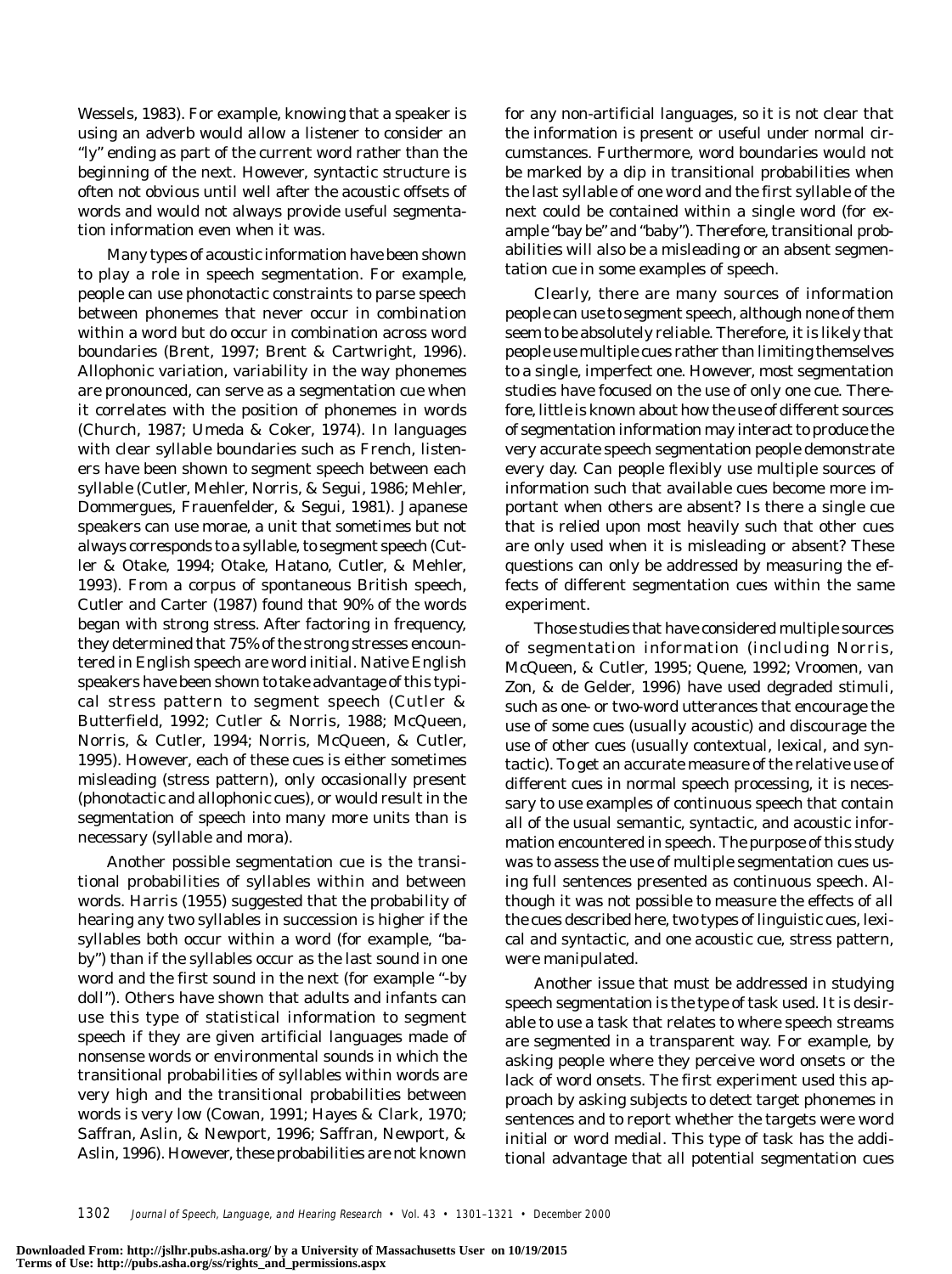may be made available in the stimuli by using natural speech. However, it is also a difficult task in which decisions are made well after a target is presented. This makes it impossible to determine if the information used to determine if sounds were word medial or word initial, influenced online segmentation, played a role in reparsing any missegmented sounds, affected only the metalinguistic decision, or some combination of these.

Therefore, it is also desirable to use segmentation tasks that can be performed quickly enough to be certain they are directly tapping into online segmentation. Tasks such as phoneme monitoring and syllable monitoring result in faster reaction times than phoneme localization, suggesting that these decisions can be made at an earlier point in the segmentation process than localization decisions. Converging evidence from this type of experiment would add support to the idea that information used to localize phonemes was involved in segmentation as opposed to metalinguistic decisions. However, this type of task requires the additional assumption, for which there is little evidence, that units corresponding to a segment or falling at the beginning of a segment will be detected more quickly. Furthermore, they require subjects to pay greater attention to the surface features of speech than may be typical. Experiment II of this study employs a phoneme monitoring task using the same stimuli as Experiment I so the results of the two can be compared.

Other tasks such as gating and shadowing can be used to ensure that subjects have no additional information after the point of interest and require no metalinguistic knowledge. However, they cannot be conducted without disrupting the presentation of normal continuous speech.

In an attempt to understand how continuous speech is segmented, it is necessary to use converging evidence from a variety of techniques. Because the focus of this study was to explore how multiple segmentation cues are used in normal speech processing, it was important to be certain that all possible segmentation cues were available in the stimuli. Therefore, a phoneme localization and phoneme detection task were used.

# **Experiment I: Phoneme Localization**

# **Method Participants**

Sixteen monolingual English speakers participated in Experiment I ( $M$  age = 20.9 years, 11 women). All were right-handed university students who were paid \$7 per hour.

### **Stimuli**

A total of 900 sentences were created to vary the amount of lexical, syntactic, and useful stress-pattern information available to the listener. Lexical and syntactic information was varied by replacing all of the content words, or all of the words, in a sentence with pronounceable nonwords. Stress pattern information was varied by using words that contained targets in different positions and had strong stress on different syllables.

Thirteen single phonemes and eight phoneme combinations where chosen as targets. All of the targets were consonant sounds that occur in both word-initial and word-medial positions in English.

The following five types of words were selected for use in the experiment: (a) began with a target and had strong stress on the first syllable, (b) began with a target and had weak stress on the first syllable, (c) contained a word-medial target and had strong stress on the syllable in which the target occurred, (d) contained a word-medial target and had weak stress on the syllable in which the target occurred, and (e) did not contain a target. Examples of each type of word can be seen in Table 1, and a full list of all target-containing words can be found in Appendix A.

All of the words were two, three, or four syllables long. Word-medial targets were chosen to be the first or first two phonemes of the second syllable of a word. Syllabification in English is not always clear-cut. For example, the /v/ in "gavels" could be considered the last sound in the first syllable (gav-els) or the first sound in the second syllable (ga-vels). Both the sonority sequencing principle and the principle of maximizing onsets would predict that the targets chosen for this experiment would in fact be considered the beginning of the second syllables (e.g., ga-vels) with the exception of /s/ and /st/. An item analysis was used to determine whether or not these (or any other small group of stimuli) were producing the results reported.

Sixty words from each of the five categories (for a total of 300 words) were chosen to be matched on the targets they contained, part of speech, written and spoken word frequency, and word length. Every target phoneme

**Table 1.** Examples of words that contain or do not contain target phonemes.

| Condition                       | Target sound | Word    |
|---------------------------------|--------------|---------|
| Target present                  |              |         |
| Strong stress, Initial position | /h/          | hottles |
| Strong stress, Medial position  | /h/          | tobacco |
| Weak stress, Initial position   | /b/          | halloon |
| Weak stress, Medial position    | /h/          | timber  |
| Target absent                   | /h/          | afghan  |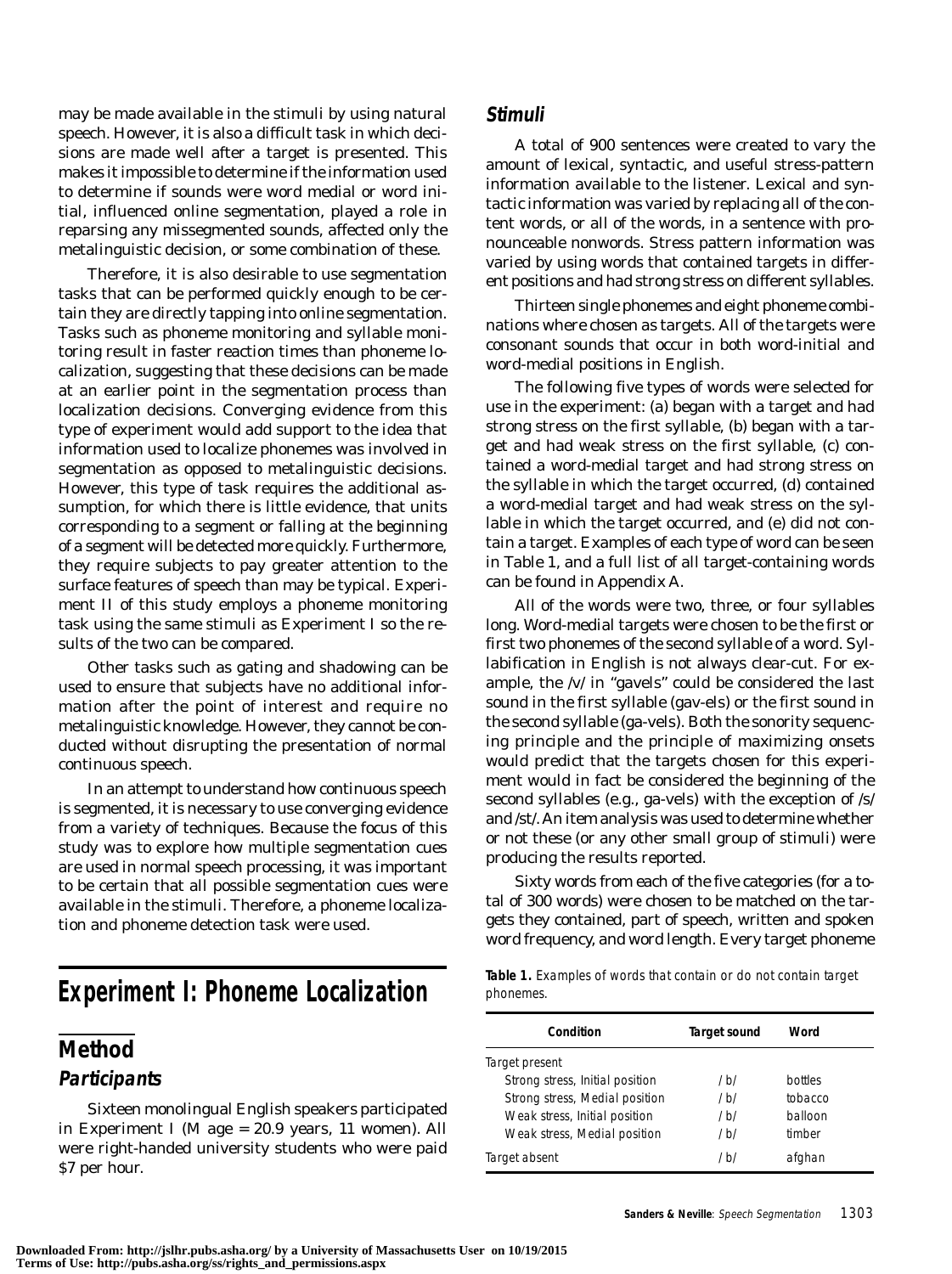and phoneme combination was equally represented in the five groups. Words that have an infrequent English stress pattern (weak stress on the first syllable, strong stress on the second) tended to be of low frequency (*M* = 21.38, range = 0 to 267), (Kucera & Francis, 1967), so low frequency words with typical English stress pattern (strong stress on the first syllable, weak on the second) were used as well  $(M = 20.73$ , range  $= 0$  to 290). This selection resulted in no significant differences in written or spoken frequencies ( $M = 2.23$ , range = 0 to 55) (Brown, 1984) across the word types. Furthermore, there were no reliable differences in the number of letters in words which contained target phonemes or their non-target matches across conditions  $(M = 7.72, \text{range} = 4 \text{ to } 11)$ .

Sentences were then constructed around these selected words such that a target never occurred anywhere in a sentence other than in the selected word. It was important that the words that might contain targets could not be predicted before they were actually heard. Therefore, the cloze probability of each of the selected words in its sentence was measured by giving 40 naive subjects all of the words in the sentences up to the critical ones and asking them to write down the word they thought would come next. If more than 25% of the subjects chose the same word to continue a sentence (even if the word they chose was not the one to be used in the experiment), the sentence was excluded. This procedure resulted in a low cloze probability for the selected words in the sentences that were used  $(M = 0.032, \text{ range} =$ 0.000 to 0.215). Additionally, target phonemes never occurred in the first three or the last three words of a sentence  $(M = 9th$  word), and there were no significant differences in target position in the sentences across word type. (See Appendix B for means and ranges describing each of these aspects of the words and sentences).

The 300 normal English sentences (semantic sentences) that were created contained extensive semantic, syntactic, and prosodic information. To make sentences that maintained syntactic and prosodic information, but had less meaning (syntactic sentences), all of the content words in these sentences were replaced with pronounceable nonwords. Morphemes such as "ed," "ing," and "ly" were kept when replacing words which contained these units with nonwords. To ensure that the resulting sentences were pronounceable, all nonwords were created by replacing every consonant with one from the same class (stop, fricative, or nasals and liquids) and every vowel with another vowel randomly. The only exceptions to this were (a) when the resulting group of sounds created another English word the procedure was repeated until a nonword was made, (b) the target phoneme or phoneme combination for a sentence was excluded from the group of sounds used in the replacement, and (c) the target phoneme or combination was not changed.

To create a group of sentences that contained normal English prosody but that had less grammatical structure than the syntactic sentences (acoustic sentences), the remaining words and morphemes were replaced in the same manner described above. A set of five sentences in each of the three sentence forms is shown in Table 2.

|  |  |  |  | Table 2. Examples of semantic, syntactic, and acoustic sentences for all conditions. |  |
|--|--|--|--|--------------------------------------------------------------------------------------|--|
|  |  |  |  |                                                                                      |  |

| Condition      | Type                                     | Sentence                                                                                                                                                                                                       |
|----------------|------------------------------------------|----------------------------------------------------------------------------------------------------------------------------------------------------------------------------------------------------------------|
| Target present |                                          |                                                                                                                                                                                                                |
| SI.            | <b>Semantic</b><br>Syntactic<br>Acoustic | In order to recycle bottles you have to separate them.<br>In order to lefatal bokkers you have to thagamate them.<br>Ah ilgen di lefatal bokkerth ha maz di thagamate fon.                                     |
| SM.            | <b>Semantic</b><br>Syntactic<br>Acoustic | If the only thing in it were tobacco it wouldn't cause so much harm.<br>If the ilmy shord in it were dobatty it wouldn't gaff so much hilm.<br>Os fa ilmy shord el ok hon dobatty ag hapsel gaff sha nes hilm. |
| WI             | <b>Semantic</b><br>Syntactic<br>Acoustic | The child stopped crying when a balloon was given to her.<br>The ferp trepped plawing when a barreal was kaffen to her.<br>Sa ferp trepp plawel ron i barreal hof kaffem gi wem.                               |
| <b>WM</b>      | <b>Semantic</b><br>Syntactic<br>Acoustic | I saved money since lowgrade timber worked for this project.<br>I cheft rono since miltrok delber meld for this plassig.<br>O cheft rono zalf miltrok delber meld sith foch plassig.                           |
| Target absent  | Semantic<br>Syntactic<br>Acoustic        | Try looking under the afghan for the toy you lost.<br>Qui medding under the ithdon for the kay you moft.<br>Qui medden amkel fa ithdon sal cha kay wa moft.                                                    |

Note. All example sentences use /b/ as the target phoneme, which is indicated by italics in the sentences. SI = strong stress, initial position; SM = strong stress, medial position; WI = weak stress, initial position; WM = weak stress, medial position.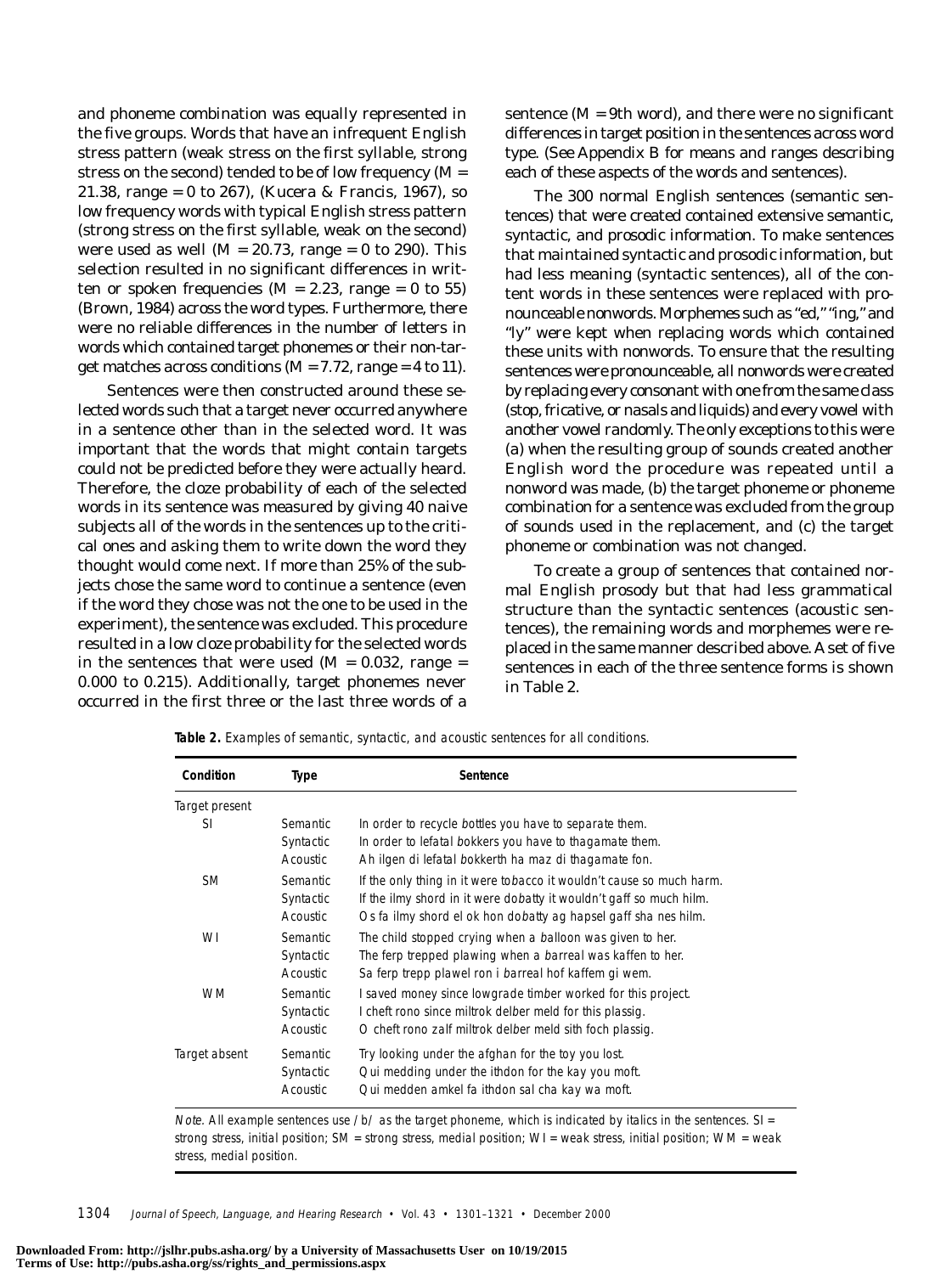Each sentence was digitized (22 kHz sampling rate, 16 bit) using Goldwave software on a Pentium PC by a female native English speaker at a normal speaking rate (*M* = 4.26 words per second). The speaker was aware of the purpose of this study and knew to record the syntactic and acoustic sentences with the same prosody as the semantic sentences they were created from. Silence at the beginning and end of all sentences was removed from the sound files, and the highest amplitude of each sound was normalized to 1. The auditory versions of the semantic, syntactic, and acoustic form of each sentence were close in total length (*M* difference = 49.42 ms, range = 0 to 288 ms). This confirmed that the three forms of each sentence were successfully recorded at similar speech rates. Furthermore, there were no overall differences in sentence length (*M* = 3,438 ms) or position of the target  $(M = 1,616 \text{ ms})$  among conditions. (See Appendix C for means and ranges of these measurements.)

Two measures of stress, length of the target phoneme with its following vowel and maximum amplitude over that range, were used to ensure that stress was consistent across the different types of sentences. Amplitude was measured on a relative scale from zero to one. The targets in the semantic sentences had an average maximum amplitude of 0.56 [range = .12 to 1] and an average length of 137 ms [range = 22 to 263 ms]. The syntactic (maximum amplitude =  $0.57$  [range =  $0.11$  to 1], length =  $135 \text{ ms}$  [range =  $38 \text{ to } 267 \text{ ms}$ ]) and acoustic (maximum amplitude =  $0.55$  [range =  $0.10$  to 1], length  $= 133$  ms [range  $= 46$  to 252 ms]) versions of the sentences did not differ in maximum amplitude or length of the targets. There were some differences in stress across the different target conditions. Target phonemes in the middle of words tended to be slightly louder [*F*(1, 708) = 22.75,  $p < .01$  and slightly longer [ $F(1, 708)$  = 53.46,  $p < .01$ ] than those at the beginnings of words. However, these difference were fairly small in magnitude (difference in mean maximum amplitude = 0.06, difference in mean length = 23 ms). As expected, targets that received strong stress were louder  $[F(1, 708) =$ 722.78, *p* < .01] and longer [*F*(1, 708) = 450.86, *p* < .01] than targets that were weakly stressed (difference in mean maximum amplitude = 0.40, difference in mean  $length = 66$  ms).

Furthermore, pitch contours were examined across entire sentences and fundamental frequency changes over the syllables in which targets occurred were measured. For each set of three versions (semantic, syntactic, and acoustic) of the same sentence the pitch contours were judged to be equivalent. An example of the spectrograph and pitch analysis of a set of sentences can be seen in Figure 1. The three versions of each sentence had similar fundamental frequencies measured at the target onset (*M* difference  $= 27$  Hz, range  $= 1$  to 91 Hz) and at the end of the syllables in which a target

occurred (*M* difference =  $34$  Hz, range = 1 to 103 Hz). In all of the sentences the frequency change between the onset of the target and offset of the syllable in which the target occurred was in the same direction for the three versions. There was no effect of sentence type or interaction of sentence type with stress or position for either of the frequency measurements or the difference between the two. Neither stress nor position had a significant effect on the first frequency measurement. However, the stress affected change in frequency  $[F(1, 708) = 814.31]$ , *p* < .01] such that fundamental frequency increased over strongly stressed syllables (*M* change  $= +60$  Hz) but tended to stay the same over weakly stressed syllables  $(M \text{ change} = +4 \text{ Hz})$ . Furthermore, stress and position interacted  $[F(1, 708) = 114.1, p < .01]$  such that frequency tended to increase for the weak-initial syllables (*M* change  $= +29$  Hz) and decrease for the weak-medial syllables (*M* change  $= -21$  Hz). Means and ranges of the changes in frequency, amplitude, and length of the syllables in which targets occurred can be found in Appendix D.

An additional test of the acoustic similarity of the semantic, syntactic, and acoustic sentences was performed by giving a group of people who did not know English a task which involved all three types of sentences. Native Spanish speakers (*N* = 9) who had little or no exposure to English were asked to detect target phonemes or phoneme combinations in the sentences. There was no effect of sentence type on detection accuracy  $[F(2, 16) = 0.58, p = .571]$  or on reaction times  $[F(2, 16) = 0.58, p = .571]$  $16$  = 0.01,  $p = .993$ . These results suggest that any differences in performance with the different types of sentences found for other groups must be dependent on experience with English, not acoustic differences in the sentences which could be detected by anyone with auditory language experience.

Examples of the target sounds pronounced in isolation were used, in part, to indicate which sound subjects were to listen for in each sentence. Each target followed by  $\sqrt{2}$  (e.g., /b/ became /b $\approx$ /, /fr/ became /fr $\approx$ /) was pronounced by the same speaker who recorded the sentences and was digitized in the same way as the sentences.

#### **Procedure**

Participants were brought in for two 1.5 hour sessions that were at least 3 days, but not more than 2 weeks apart. During each session they completed 60 practice trials and 450 test trials. They sat with headphones on in a sound-attenuated room with a computer monitor 55 inches away. All sounds were presented binaurally at approximately 60 dB above normal hearing threshold.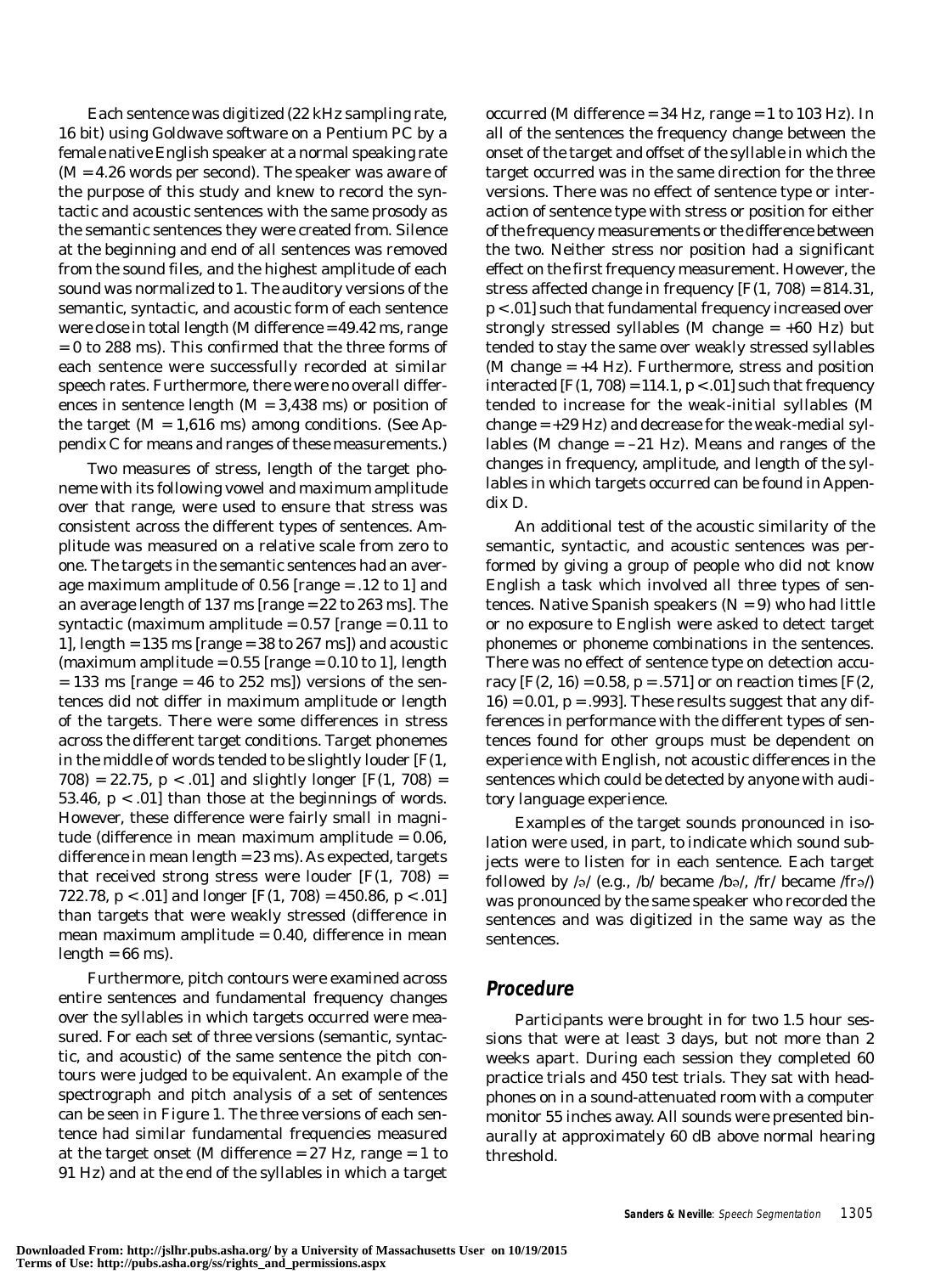Figure 1. Spectograph and pitch analysis of the semantic, syntactic, and acoustic versions of one of the t test sentences. Visual inspections across entire sentences and statistical analyses of pitch and pitch change across the syllables that contained targets revealed no differences in pitch contours across sentence type.



The flowers were only there for decorative purposes, but she ate them anyway.



The sloners were only voll for deblacass kelgavaz, but jee ogg them anyway.



Sha slonerf lew imro voll thal deblacass kelgavaz, teg jee ogg shan ilowee.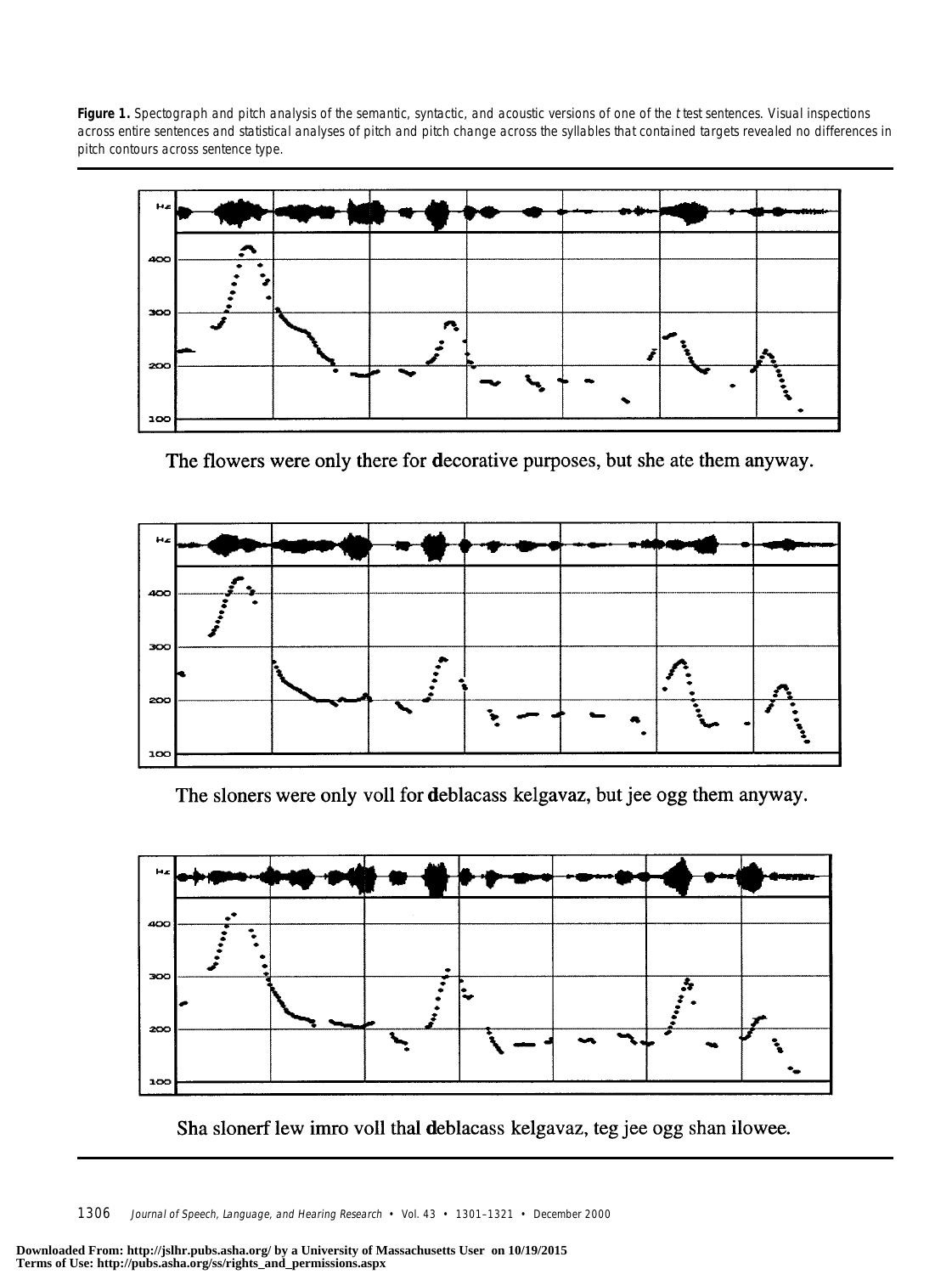During each trial, participants first heard the sound of the target phoneme or phoneme combination for that sentence and simultaneously saw a letter or letters representing that target appear on the screen. Subjects were instructed to listen for the target sound (not the presence of the letter or the  $\sqrt{e}$  sound) in the sentence that followed 1,100 ms after the end of the target sound. The letter that represented the target was left on the screen for the entire trial.

For this experiment, participants had a choice of three responses. They were asked to press one button if they heard a target phoneme at the beginning of a word or nonword, were asked to press a different button if they heard the target in the middle of a word or nonword, and were asked to not respond at all if they did not hear a target. They were given examples of targets that occur at the beginning of words and nonwords, such as the /d/ in "devil," "destroy," "dossly," and "daclin," and targets that occur in the middle of words and nonwords such as the "d" in "wisdom," "tradition," "blomder," and "padell." Participants were reminded that the different buttons were to be used to indicate the two different positions a phoneme might have in a word and had nothing to do with the position of the word in the sentence. Furthermore, they were asked to press a button as soon as they heard the target sound in the sentence and were instructed not to wait for the sentence to end to make their response. Both accuracy and speed of the responses were emphasized. The next trial began 1,500 ms after the end of a sentence regardless of if, or when, the subject responded.

After 60 practice trails, participants were given feedback about their performance. They were given estimates of the percentage of trials on which they correctly detected a target, the percentage of trials on which they correctly determined where in a word a target occurred, and the average amount of time it took them to respond after a target occurred. During the test trials, participants were offered a break after every 20 sentences. Both the experimenter and the participant were required to press a button in order to continue after these breaks.

The order of presentation for the three forms (semantic, syntactic, and acoustic) of each sentence was balanced. Different forms of the same sentence were not presented with fewer than eighty trials in between. Within these constraints, sentences were randomized and presented in the same order for all subjects. Half of the participants were asked to use the left-most button to indicate a target was word initial; half were asked to use the right-most button to indicate a target was word initial.

Sounds were presented on a Pentium PC using a Data Translation (DT 2821) D-to-A converter. Sounds were low-pass filtered at 7500 Hz to prevent aliasing. Presentation and responses were controlled and recorded by C++ programs. Reaction times could be measured accurately within  $\pm 4$  ms.

# **Results**

Localization accuracy was measured by dividing the number of trials on which subjects successfully detected a target phoneme and determined whether it was word initial or word medial by the number of trials on which subjects correctly detected the target. Reaction times to perform this task were measured from the point at which the target phoneme or phonemes were presented.

A 3 (sentence type)  $\times$  2 (stress)  $\times$  2 (target position) repeated-measures ANOVA was performed. Additionally planned comparisons between sentence type (semantic and syntactic, syntactic and acoustic) and stress patterns (normal stress pattern and infrequent stress pattern) were performed. Item analyses (percentage of subjects who responded correctly for each item and mean reaction time for each item) were used to determine if the results are generalizable across words or if they were driven by a small subset of the stimuli. Concerns about violations of linearity with percentage data were met by using a natural log transformation of the proportions  $\left[ \text{score} = \ln(\text{proportion correct}/1 - \text{proportion correct}) \right].$ Finally, the data were split into groups according to the type of targets subjects were listening for—consonant clusters, voiceless stops, voiced stops, fricatives, and nasals. Means and standard errors of percent correct and reaction times can be found in Appendix E. ANOVA tables and *t* tests for analysis by subject and by item can be seen in Appendix F.

# **Sentence Type**

Sentence type affected localization accuracy [*F*(2,  $30$  = 385.3,  $p < .01$  such that performance was better for semantic sentences  $(M = 98\%)$  than syntactic sentences (*M* = 80%), [*t*(15) = 15.9, *p* < .01] and for syntactic sentences than acoustic sentences  $(M = 67\%)$ ,  $[t(15) =$ 13.48,  $p < 0.01$ , as can be seen in Figure 2. Sentence type also affected reaction times  $[F(2, 30) = 16.54, p < .01]$ such that responses were faster to semantic sentences  $(M = 1,363 \text{ ms})$  than to syntactic sentences  $(M = 1,512 \text{ ms})$ ms),  $[t(15) = 4.88, p < .01]$ . For each of the sentence types, performance across position and stress was better than chance [semantic: *t*(15) = 110.7, *p* < .01; syntactic: *t*(15) = 21.8, *p* < .01; acoustic: *t*(15) = 12.49, *p* < .01]. Each of these effects was confirmed by both the item analysis and the analysis on the natural log transformed data.

#### **Stress Pattern**

There was a stress by position interaction [*F*(1, 15)  $= 42.49, p < .01$  on phoneme localization. When the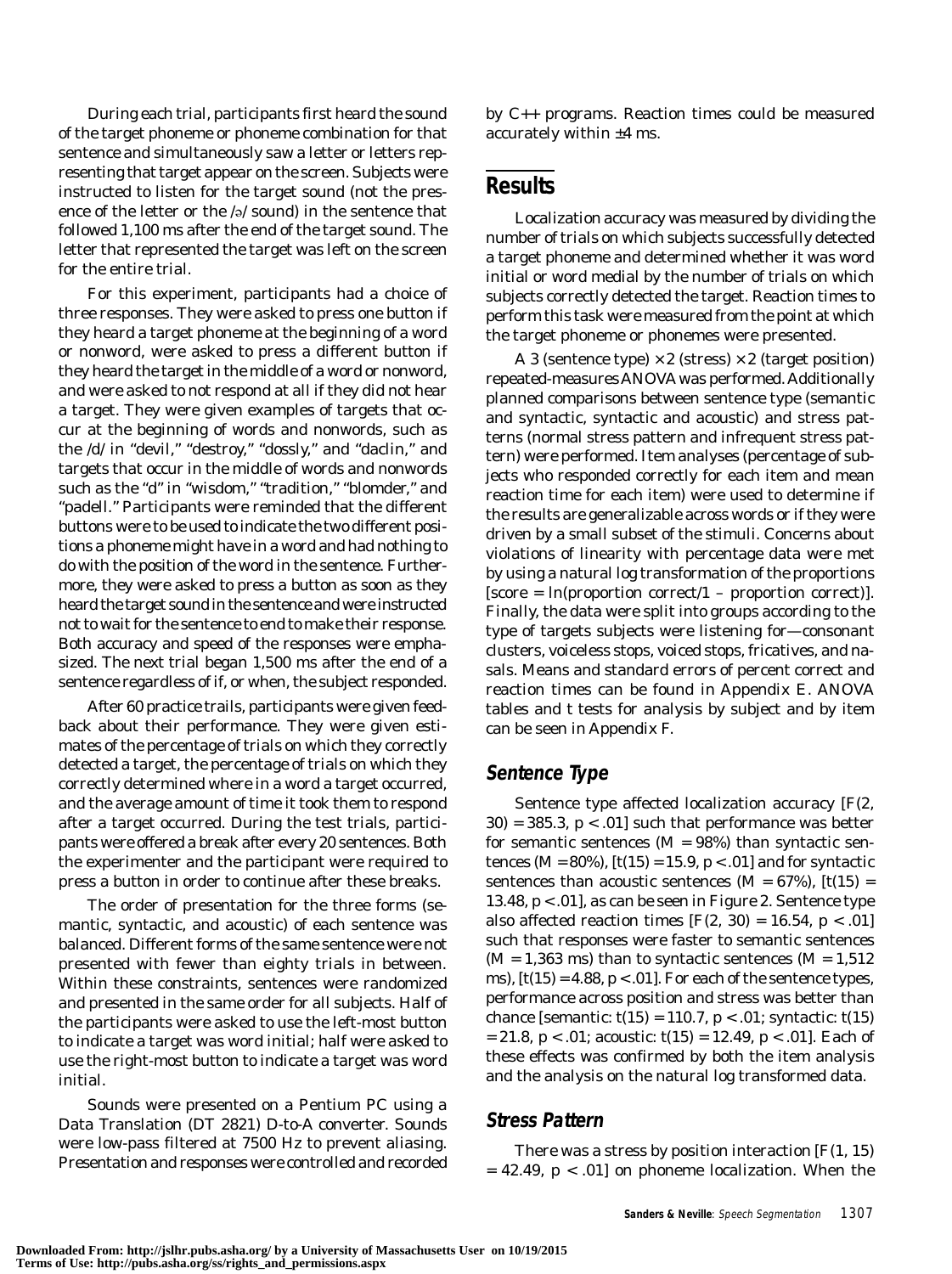**Figure 2.** Experiment I, localization accuracy and reaction times by sentence type. Phoneme localization was better and faster in semantic sentences than in syntactic sentences. Performance was more accurate (but not significantly faster) for syntactic sentences than acoustic sentences.



data were grouped to compare normal English stress pattern (strong-initial and weak-medial) to an infrequent English stress pattern (weak-initial and strongmedial), it was found that people were more accurate with the normal pattern  $[M$  normal = 87%, M infrequent = 76%, *F*(1, 15) = 60.99, *p* < .01]. Furthermore, stress pattern interacted with sentence type  $[F(2, 30) =$ 17.1,  $p < .01$ , such that performance was better with normal stress pattern than infrequent stress pattern for all sentence types [semantic: *M* normal = 99%, *M* infrequent = 96%, *F*(1, 15) = 16.73, *p* < .01; syntactic: *M* normal = 85%, *M* infrequent = 75%, *F*(1, 15) = 59.07, *p*  $<$  .01; acoustic: *M* normal = 77%, *M* infrequent = 58%, *F*(1, 15) = 91.39, *p* < .01], but this effect was larger when less information was available in the sentence as can be seen in Figure 3.

Additionally, the effect of stress pattern could be seen by comparing the four combinations of stress (strong and weak) and position (initial and medial) directly. For the semantic sentences, subjects were more likely to correctly identify the location of a strongly stressed phoneme when it was in the word-initial position  $(M = 99\%)$ than when it was in the word-medial position  $(M = 96\%)$ ,  $[t(15) = 3.52, p < .01]$ . Furthermore, in this same sentence type, people were better able to localize a weakly stressed phoneme when it was in the word-medial position  $(M = 99\%)$  than when it was in the word-initial position  $(M = 97\%)$ ,  $[t(15) = 2.40, p < .01]$ . For the syntactic

sentences, accuracy was higher with the weakly stressed phoneme in the word-medial position (*M* = 92%) than in the word-initial position  $(M = 77\%)$  [ $t(15) = 10.17$ ,  $p <$ .01]. The means were in the predicted direction for the strongly stressed targets (*M* initial = 78%, *M* medial = 73%), but this difference was not significant. The same was true for the acoustic sentences in that the difference in word-initial and word-medial localization for the strong stress was not significant (*M* initial = 60%, *M* medial = 53%), but the difference in position for the weak stress was  $(M \text{ medial} = 93\%, M \text{ initial} = 62\%).$  $[t(15) = 10.61, p < .01]$ . By examining these means, it is also clear that the sentence by stress by position interaction  $[F(2, 30) = 24.46, p < .01]$  is driven by the greater difference between weak-initial and weak-medial phonemes in the acoustic sentences than in the syntactic sentences and in the syntactic sentences than in the semantic sentences.

Although there was a stress by position interaction on reaction times  $[F(1, 15) = 12.83, p < .01]$ , no other stress-pattern comparisons were significant. The ln transformation and item analysis of localization accuracy confirmed all of the significant results found in the ANOVA and *t* tests described above. When targets were grouped by phoneme class the following pattern of means held up across all groups: semantic > syntactic > acoustic and normal stress pattern > infrequent stress pattern.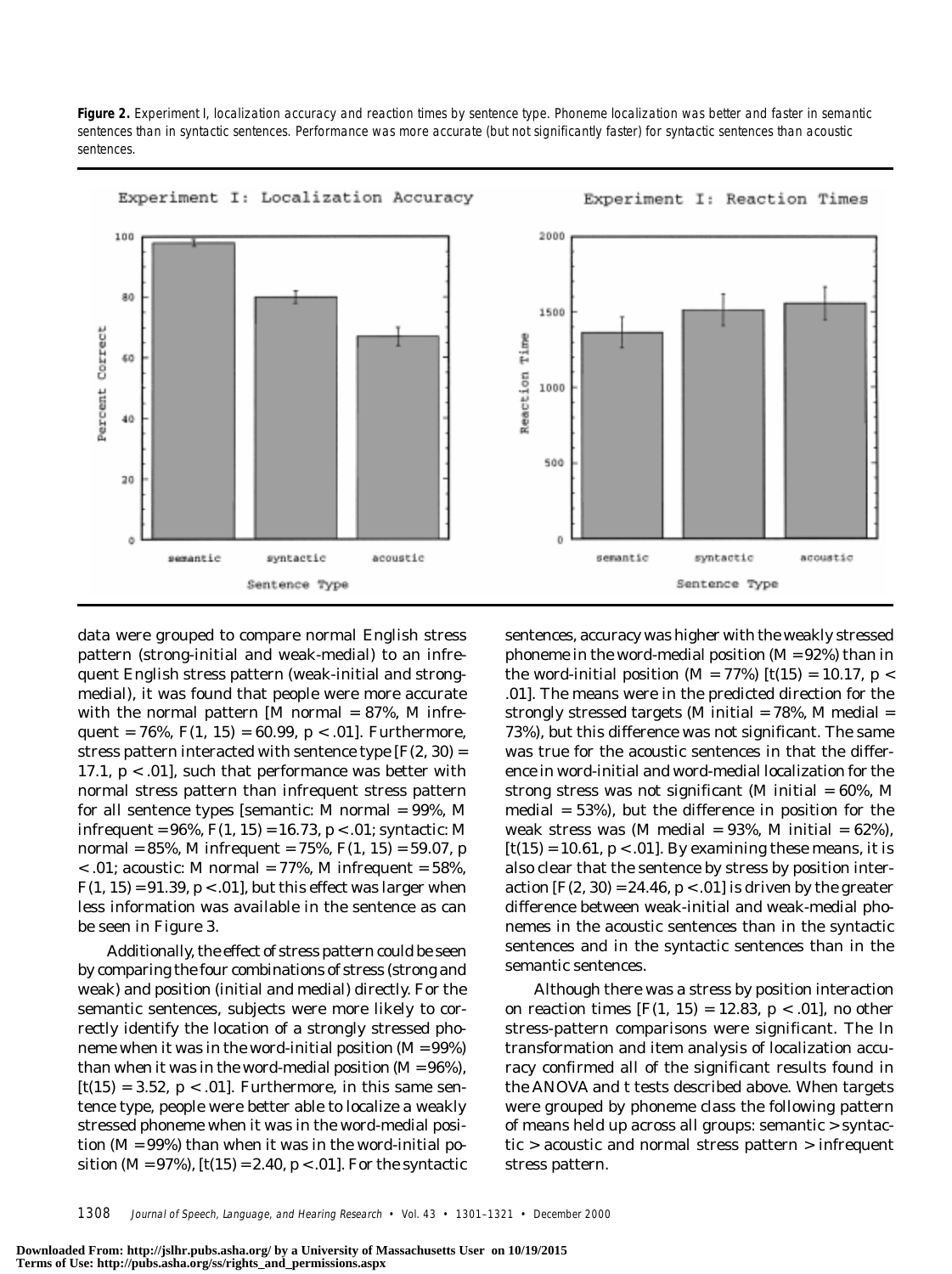**Figure 3.** Experiment I, localization accuracy and reaction times by stress pattern. Performance was better for targets in words with normal stress pattern than with infrequent stress pattern. This was true across sentence type, though the effect was larger for acoustic sentences than syntactic sentences and for syntactic sentences than semantic sentences.



# **Discussion**

Subjects were extremely accurate (98%) at determining the position of the targets they detected in the normal English sentences. Their performance with the syntactic sentences was high (80%), but the lack of full semantic and lexical information was associated with decreased accuracy.

This suggests that word recognition played an important role in subjects' determining whether targets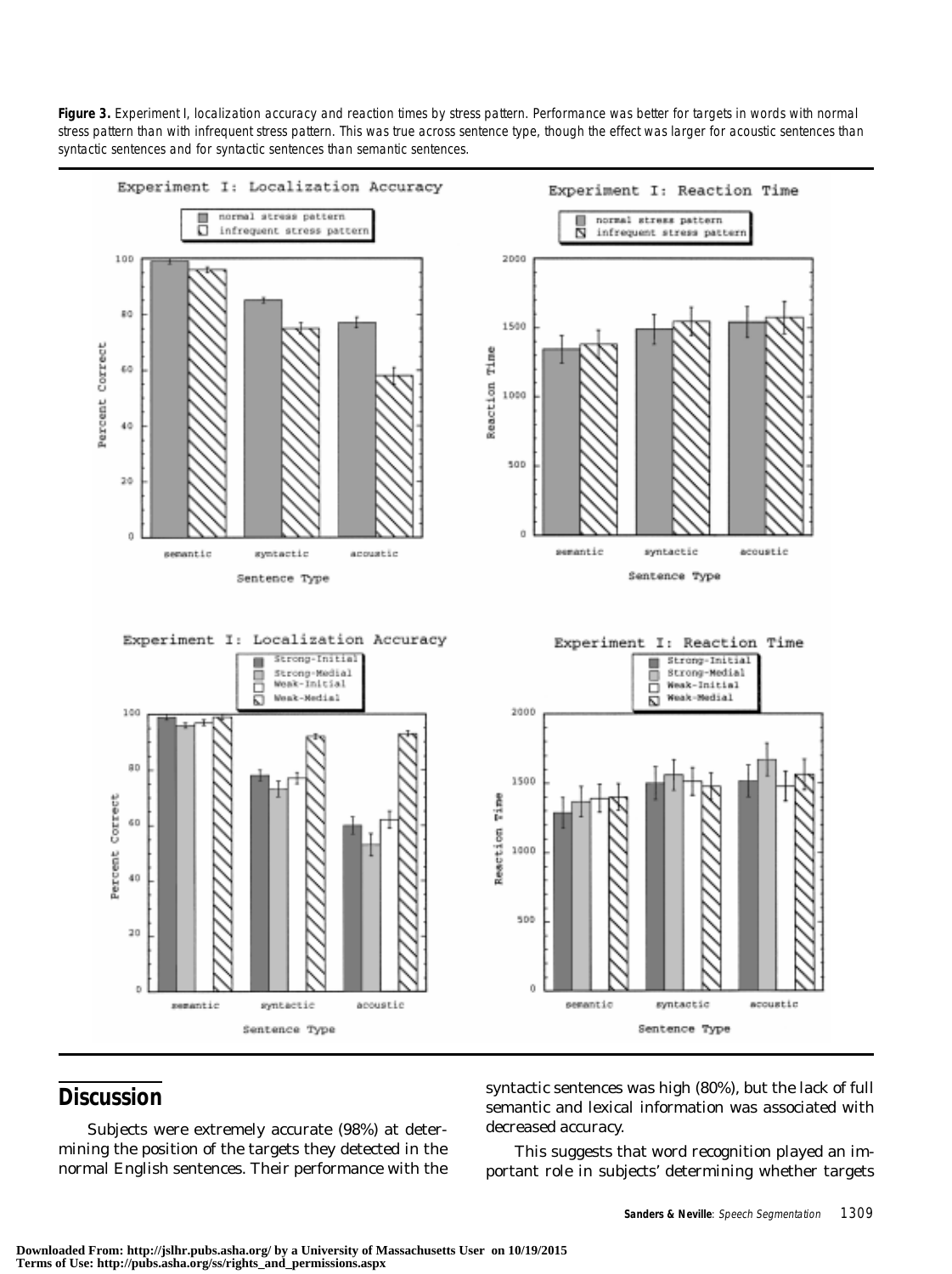were word initial or word medial. Furthermore, people were more accurate at the phoneme localization task with the syntactic sentences than with the acoustic sentences (67%). This suggests that the remaining lexical information in the syntactic sentences or the presence of more syntactic information in the form of morphemes and function words aided subjects in the phoneme localization task.

Localization accuracy was measured as the number of trials on which target position was correctly determined divided by the number of trials on which a target was successfully detected. Differences in localization accuracy on the three sentence types reflected differences in the ability of subjects to determine where in the speech stream word onsets occurred rather than differences in detectability of the targets in the different contexts. However, even when only detected targets are included it remains possible that differences in attention to, or memory for, the different types of sentences affected localization performance. For example, it is likely that people were better able to remember the normal English sentences than the nonword sentences. In a metalinguistic task like phoneme localization, better memory could allow for more accurate responses. From this experiment it is not clear whether the varying amounts of lexical and syntactic information affected online segmentation, or later reparsing and metalinguistic decisions which were likely to be influenced by many different processes including memory and attention. However, it is clear that the amount of lexical and syntactic information affected the assignment of targets to word-initial or word-medial positions, whether this effect was direct through segmentation or more indirect through memory or attention.

It is also important to recognize that even though the syntactic sentences had more grammatical information than the acoustic sentences, they also had more lexical items. It is possible that the intact function words in the syntactic sentences were recognized as lexical items and used as lexical information in the phoneme localization task. To determine if the larger amount of lexical information in the syntactic sentences was responsible for better performance, accuracy on trials that had a word immediately preceding the target was compared to accuracy on trials that had a nonword immediately preceding the target. The fact that there were no significant differences in performance for these two types of syntactic sentences suggests it was differences in grammatical structure, and not differences in the number of lexical items, that drove the better performance for the syntactic sentences than the acoustic sentences.

The fact that performance was better for words with normal English stress pattern (strong at the beginning, weak in the middle) than for words with infrequent English stress pattern (weak at the beginning, strong in the middle) for all sentence types suggests that stress pattern plays an important role in determining where word onsets occur. Although this effect was quite small for the normal English sentences (3% difference in accuracy), it suggests stress pattern has an effect even in normal continuous speech with all of the semantic, lexical, and acoustic information intact.

Furthermore, stress pattern seems to have a larger effect when other sources of information are absent as is suggested by the stress pattern by sentence type interaction. Although it is possible that the overall interaction was influenced by a ceiling effect with the semantic sentences, the interaction is still strong when only syntactic and acoustic sentences are included in the analysis. This suggests that people can flexibly use the segmentation cues available to them by relying more heavily on what is present when the number of segmentation cues are decreased. Accuracy was still high (86%) when the stress pattern gave misleading segmentation information, but only if lexical and syntactic information was present.

Strong stresses were more easily localized to wordinitial positions than weak stresses were across sentence type. However, this effect was small in comparison to the difference between weak and strong stress for the word-medial targets. People were very accurate at localizing weak stresses in word-medial positions (99%, 92%, and 93% for semantic, syntactic, and acoustic sentences, respectively) and poor at localizing strong stresses to word-medial positions (96%, 73%, and 53% for semantic, syntactic, and acoustic sentences, respectively). Although this difference was not expected, one possible explanation is that people place more emphasis on one part of a stress-pattern segmentation strategy than the other. It is possible that people more strictly follow the pattern that weak stresses fall in the middle of words than the pattern that strong stresses fall at the beginnings of words. One motivation for stressing the different parts of a stress-pattern strategy unequally, may be that there is a higher cost associated with segmenting speech in places it should not be than there is in failing to segment speech where it should be. Perhaps when speech is segmented in the middle of a word based on stress pattern it is difficult to apply other cues and realize the units need to be considered together. However, when sometimes failing to segment speech where it should be, it may still be possible to consider other cues (such as lexical recognition and syntax) to make that break. Although this is a possible explanation for the pattern of data found for these experiments, more direct tests of the idea would be necessary to support or refute it.

It is also important to recognize that people were able to determine if targets were word initial or word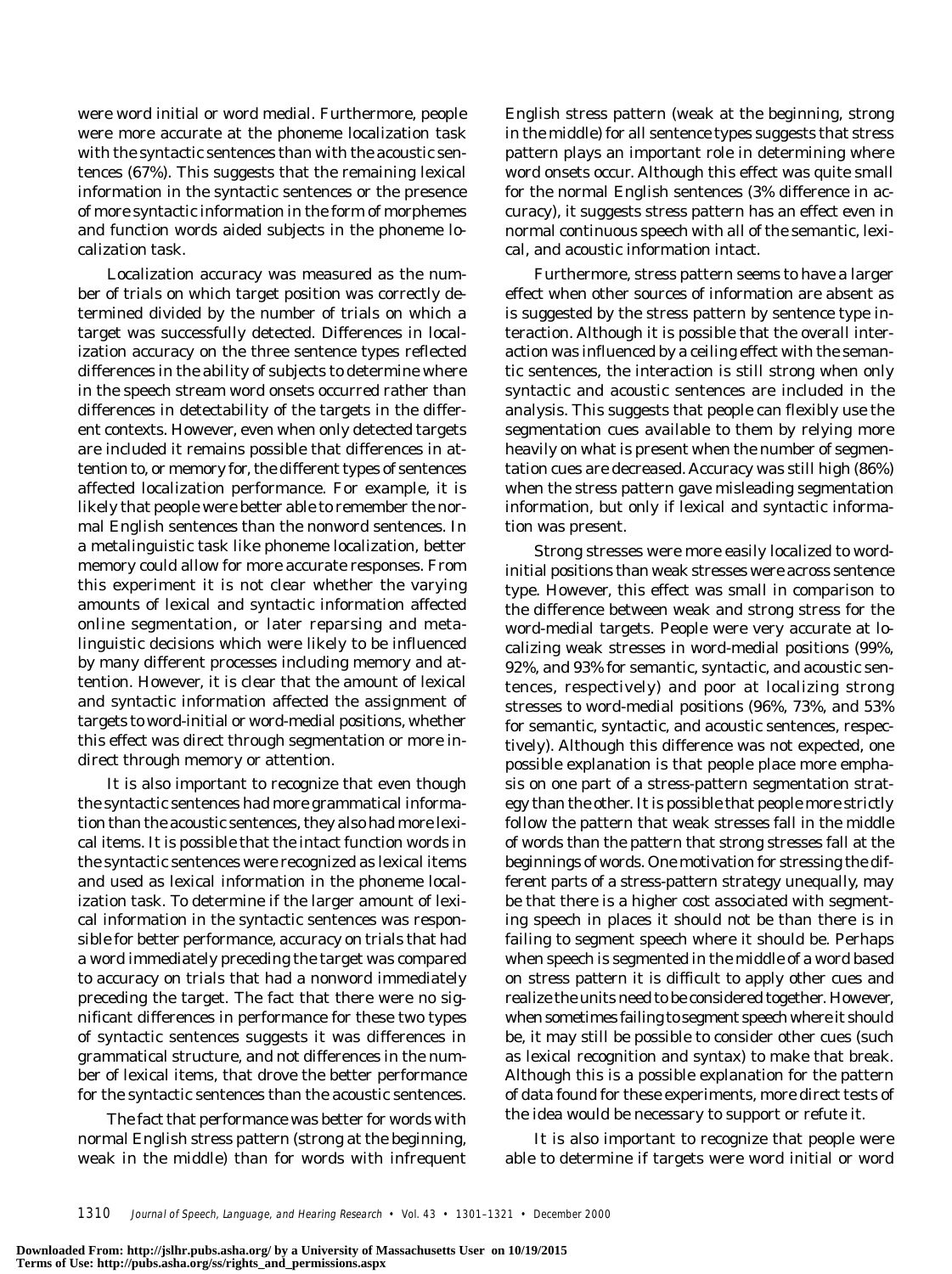medial even when they had no lexical or syntactic information and when stress pattern cues were as likely to be misleading as helpful. Above chance level performance with the acoustic sentences (across the different location and stress levels) indicates that people were able to use some sources of segmentation information in addition to lexical, syntactic, and stress-pattern cues. Perhaps phonotactic and allophonic information, as well as transitional probabilities, were used in addition to the cues that were directly manipulated in this experiment.

Another important aspect of the localization task was the long response times. On average, it took people almost a second and a half to press one of the buttons after a target was presented. The long reaction times are not surprising considering the difficulty of detecting a target phoneme in over three seconds of continuous speech and determining whether that target was word initial or word medial. However, they also serve as an indication that phoneme localization was a difficult metalinguistic task that is likely to reflect many types of processing in addition to online segmentation. Therefore, an easier phoneme detection task was given using the same stimuli.

# **Experiment II: Phoneme Detection**

# **Method Participants**

Seventeen monolingual English speakers participated (*M* age = 21.2 years; 13 women). All were righthanded university students who were paid \$7 per hour.

# **Stimuli**

For Experiment II, a subset of 660 of the sentences were used. Only 40 of the 60 normal English sentences that actually contained a target in each of the four possible combinations of location (word initial and word medial) and stress (strong and weak) were used. These 160 sentences were presented in each of the forms (semantic, syntactic, and acoustic) for a total of 480 sentences that contained targets. All 60 of the normal English sentences that did not contain a target and their syntactic and acoustic matches were used for a total of 180 sentences without targets.

# **Procedure**

Participants were brought in for a single 2-hour experimental session. They completed 40 practice trials followed by 660 test trials. All presentation conditions were exactly the same as Experiment I. However, participants were simply asked to press a single button as quickly as possible if they heard the target sound in the sentence and to do nothing if they did not hear the target. For each trial, the time between the presentation of the target sound and a response were recorded.

# **Results**

The percentage of trials on which subjects detected targets and reaction times was analyzed in the same manner as percent correct and reaction times for Experiment I. Additionally, phoneme detection rates from Experiment I were calculated by taking the percentage of trials on which subjects pressed either button (indicating the target was word initial *or* word medial) when a target was present. Phoneme detection rates for both experiments were broken down by target type. Means and standard errors for all conditions can be found in Appendix G. ANOVA tables and *t* tests can be seen in Appendix H.

# **Sentence Type**

People were more likely to detect targets in semantic sentences (*M* = 95%) than in syntactic sentences (*M*  $= 86\%$ ),  $[t(16) = 5.8, p < .01]$  and in syntactic sentences than in acoustic sentences ( $M = 82\%$ ), [ $t(16) = 5.1$ ,  $p <$ .01] as can be seen in Figure 4. They were also more likely to make false alarms in syntactic sentences (*M* = 17%) than in semantic sentences  $(M = 8\%)$ ,  $[t(16) = 4.1,$ *p* < .01]. Sentence type had no significant effect on reaction times (*M* semantic =  $613$  ms; *M* syntactic =  $637$  ms; *M* acoustic = 628 ms). The same effects were found on the natural log transformed data, using an item analysis, and for phoneme detection in Experiment I.

#### **Stress and Position**

Subjects were more likely and faster to detect target phonemes that occurred in strongly stressed syllables (*M* = 91%) than phonemes that occurred in weakly stressed syllables (*M* = 85%), [*F*(1, 16) = 24.51, *p* < .01]. Subjects were better and faster at detecting word-initial phonemes  $(M = 94\%)$  than at detecting word-medial phonemes  $(M = 82\%)$ ,  $[F(1, 16) = 118.6, p < .01]$ . Although this pattern was consistent across all three types of sentences [semantic: *M* initial = 97%; *M* medial = 93%; *F*(1, 16) = 25.4, *p* < .01; syntactic: *M* initial = 94%, *M* medial = 79%; *F*(1, 16) = 75.9, *p* < .01]; acoustic: *M* initial = 90%; *M* medial = 74%;  $F(1, 16) = 86.7$ , *p* < .01], a sentence type by position interaction [*F*(2, 32) = 26.1, *p* < .01] suggests that position played a larger role in detection while subjects listened to sentences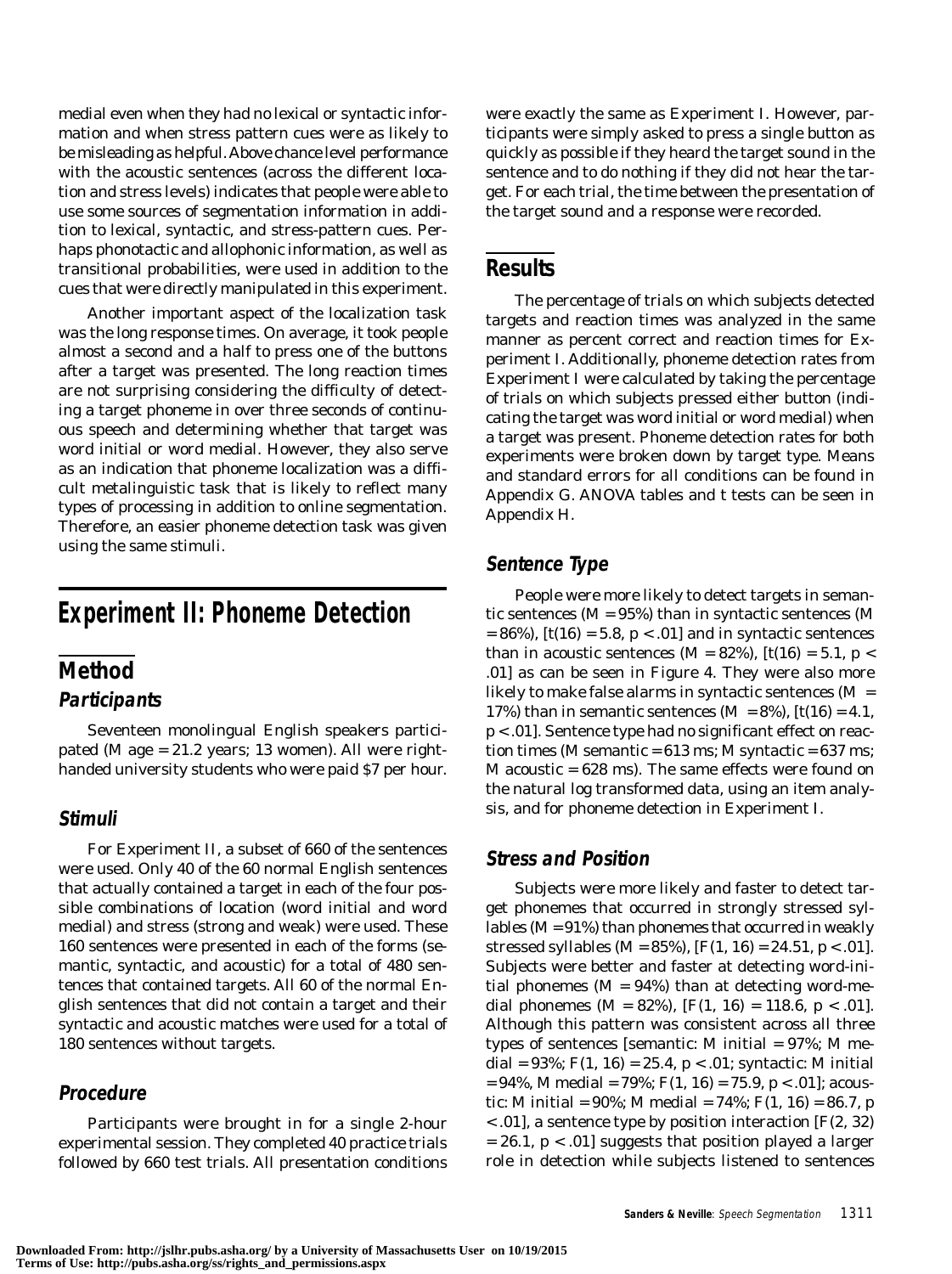

Figure 4. Phoneme detection by sentence type in Experiment II and in Experiment I. Detection rates were similar in the two experiments. Performance was better for semantic than syntactic sentences and for syntactic than acoustic sentences.

with less information (syntactic and acoustic sentences) than when they listened to normal English sentences (semantic). Although the sentence by position interaction was found for the natural log transformed data, it was not found using an item analysis.

There was also a stress by position interaction on phoneme detection  $[F(1, 16) = 26.4, p < .01]$ . Word-initial phonemes were more easily detected for both strongly stressed syllables [*M* initial = 95%; *M* medial = 86%; *F*(1, 16) = 64.4, *p* < .01] and weakly stressed syllables [*M* initial = 93%; *M* medial = 77%; *F*(1, 16) = 103.7, *p* < .01], but this position effect was larger for the weak stresses. There was no stress by position interaction on reaction time.

Each of these effects (stress, position, sentence by position, and stress by position) was found for both the natural log transformed data and the detection rates from Experiment I.

# **Discussion**

Subjects were better at detecting targets in semantic sentences than in syntactic sentences and in syntactic sentences than in acoustic sentences. The finding that people were better and faster at detecting phonemes in the normal English sentences is not surprising considering that targets were presented in words

in these sentences and in nonwords in the other sentence types. A reaction time advantage for words over nonwords has been found using several variants of the phoneme detection task (Cutler, Mehler, Norris, & Segui, 1987; Eimas, Hornstein, & Payton, 1990; Frauenfelder, Segui, & Dijkstra, 1990; Pitt & Samuel 1995; Rubin, Turvey, & van Gelder, 1976). Although the word advantage has not been found in some experiments (Cutler, Mehler, Norris, & Segui, 1987; Foss & Blank, 1980), it would be expected in experiments like this one that contain rich lexical and syntactic information and encourage processing at many different levels.

To understand why people were better at detecting phonemes in nonwords occurring in the syntactic sentences than at detecting phonemes in nonwords occurring in the acoustic sentences, it is important to look at context effects. Segui, Frauenfelder, and Mehler (1981) found a reaction time advantage for targets occurring after a word in comparison to targets occurring after a nonword when they presented a mixed list of isolated words and nonwords. Some of the syntactic sentences used in this experiment contained nonwords that were preceded by a function word as seen in the example of a syntactic sentence with a word-initial, weakly stressed target (Table 2). This could not happen in acoustic sentences that contained no words. Additionally, several researchers have found slower reaction times for syntactically complex sentences (Foss & Lynch, 1969; Hakes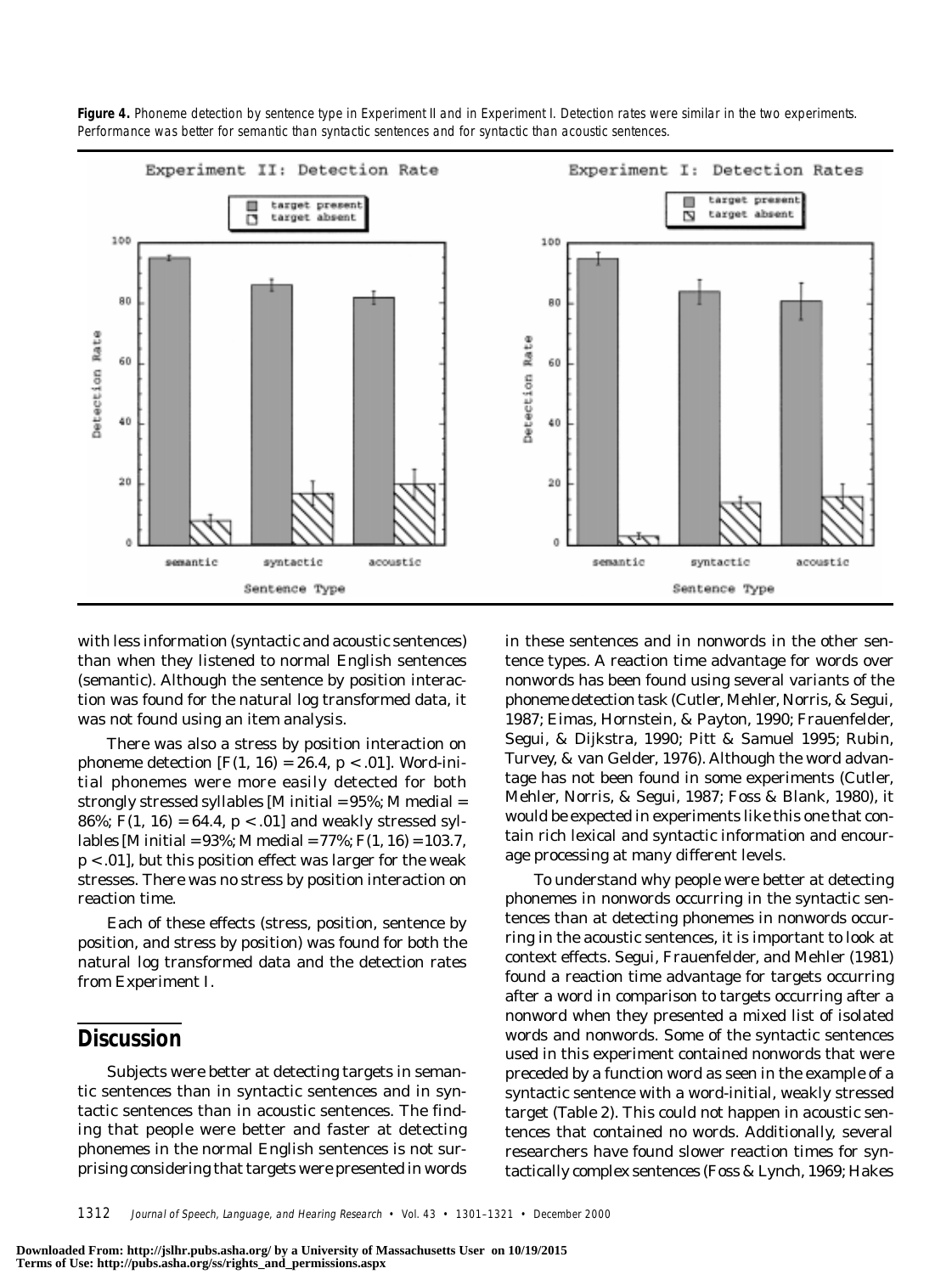

Figure 5. Phoneme detection by stress and position in Experiment II and in Experiment I. Detection rates were higher for targets in strongly stressed syllables and for word-initial targets across sentence type.

& Foss, 1970; Hakes 1972). Although on the surface it may seem that sentences that contain function words (the syntactic sentences) are more syntactically complex than those that do not (the acoustic sentences), if participants were trying to ascertain a grammatical structure from the acoustic sentences it is likely that this

process would be more taxing. The difficulty of forming a grammatical structure, rather than complexity of the syntactic information available, may have contributed to greater difficulty in detecting targets.

Previous studies have also shown phoneme detection benefits for targets in strongly stressed syllables in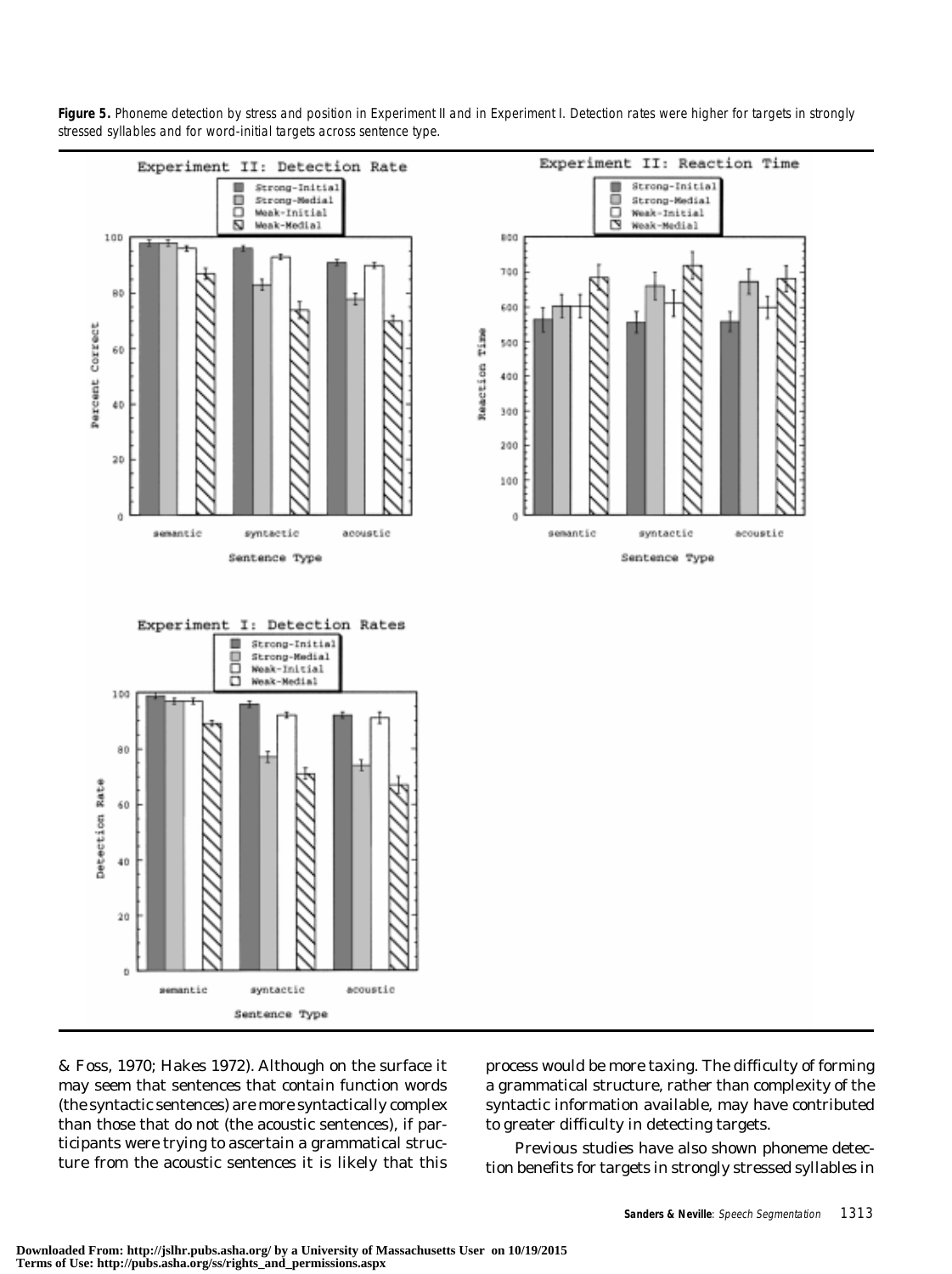comparison to targets in weakly stressed syllables (Cutler & Foss, 1977; Cutler & Darwin, 1981; Mehta & Cutler, 1988; Sheilds, McHugh, & Martin, 1974). Most of these benefits were in terms of reaction times, but this study shows stress can effect overall accuracy as well.

Fewer studies have been conducted on the effects of phoneme position on detection. Pallier et al. (1993) reported a series of five experiments in which they manipulated both target location (final phoneme of the first syllable or first phoneme of the second syllable) and the probability that a target would occur in a specific location. They found better phoneme detection for the most probable location but no affect of location independent of probability. A similar design was used with English speakers (Finney, Protopapas, & Eimas, 1996) with similar results. Because the targets in this study were equally likely to occur in word-initial and wordmedial positions, the position effects cannot be attributed to probability differences. Furthermore, the previous evidence that location does not affect phoneme detection for words in isolation suggests the position effects in this study were related to processing of continuous speech or of words in context.

If improved phoneme detection for word-initial phonemes in comparison to word-medial phonemes is taken as a measure of segmentation, we would expect that this effect would be larger for the sentence types in which segmentation is easier (semantic and syntactic). However, the position effect was actually smallest for the normal English sentences. One possible explanation for this is that in normal English sentences the word-medial phonemes may be easier to predict than the wordinitial phonemes. The sentences were designed to have low cloze probability for the word in which targets occur, but if subjects have already heard the first part of a word they may be able to predict the rest of it. In the case of the word-medial targets, the prediction could make phoneme detection easier. In this case, the smaller position effect for the semantic sentences could be explained as a trade-off between improved performance for the word-initial targets because of accurate segmentation and improved performance for the word-medial targets because of predictability.

Another issue is the extent to which the phoneme monitoring task did in fact tap into online segmentation. The reaction times were much faster (around 600 ms) than for the localization task. However, 600 ms is plenty of time for people to begin processing information presented after the target and does not exclude the possibility of post-lexical processing. When the same stimuli were used with people who do not speak English, they were able to do the task. This suggests that phoneme monitoring can be done without additional lexical and syntactic processing, but does not ensure that native

English speakers who have access to that additional information do not use it in the task.

# **Conclusions**

In general, this study supports the idea that multiple segmentation cues are not only available in speech, but are actually used by listeners in combination. The fact that people had more difficulty determining where word onsets fell in sentences without lexical information, even when normal stress-pattern cues were available, suggests that semantic and lexical information can be used to identify word onsets in continuous speech and cannot be completely compensated for with other cues. The fact that stress pattern affected phoneme localization performance even with normal English sentences suggests that stress is not merely a segmentation cue that gets emphasized in studies using two syllable utterances and nonsense words for input, but that it may play an important role in the normal segmentation of spoken English.

These studies also suggest that more weight may be given to remaining segmentation cues when some sources of information are absent. Stress-pattern cues became more important to phoneme localization when lexical and syntactic cues were absent. However, people did not make their localization decisions solely on the basis of stress information when listening to the acoustic form of the sentences. From this study, it is not clear whether that was caused by the presence of other segmentation cues that provided information conflicting with the stress information or by a failure of people to completely shift their segmentation strategy to take full advantage of the remaining stress pattern cues. Although people may be able to use combinations of segmentation cues flexibly, it is likely that there are some constraints on their use.

The same patterns of performance on the target localization and target detection tasks were found across the different types of phonemes used as targets. This suggests that segmentation cues such as lexical, syntactic, and stress-pattern information, are used with speech in general rather than in particular circumstances. Furthermore, finding the same pattern of results across target type and similar results using an item analysis confirms that the findings were not driven by deviant performance with a few items or subsets of items.

Phoneme localization has the advantage of directly asking subjects where word onsets occur in a speech stream. However, long reaction times and the difficult nature of this task suggest it may be measuring processes other than online segmentation. Phoneme detection has the advantage of avoiding a metalinguistic task. However, drawing conclusions about segmentation from this task requires the assumption that segment onsets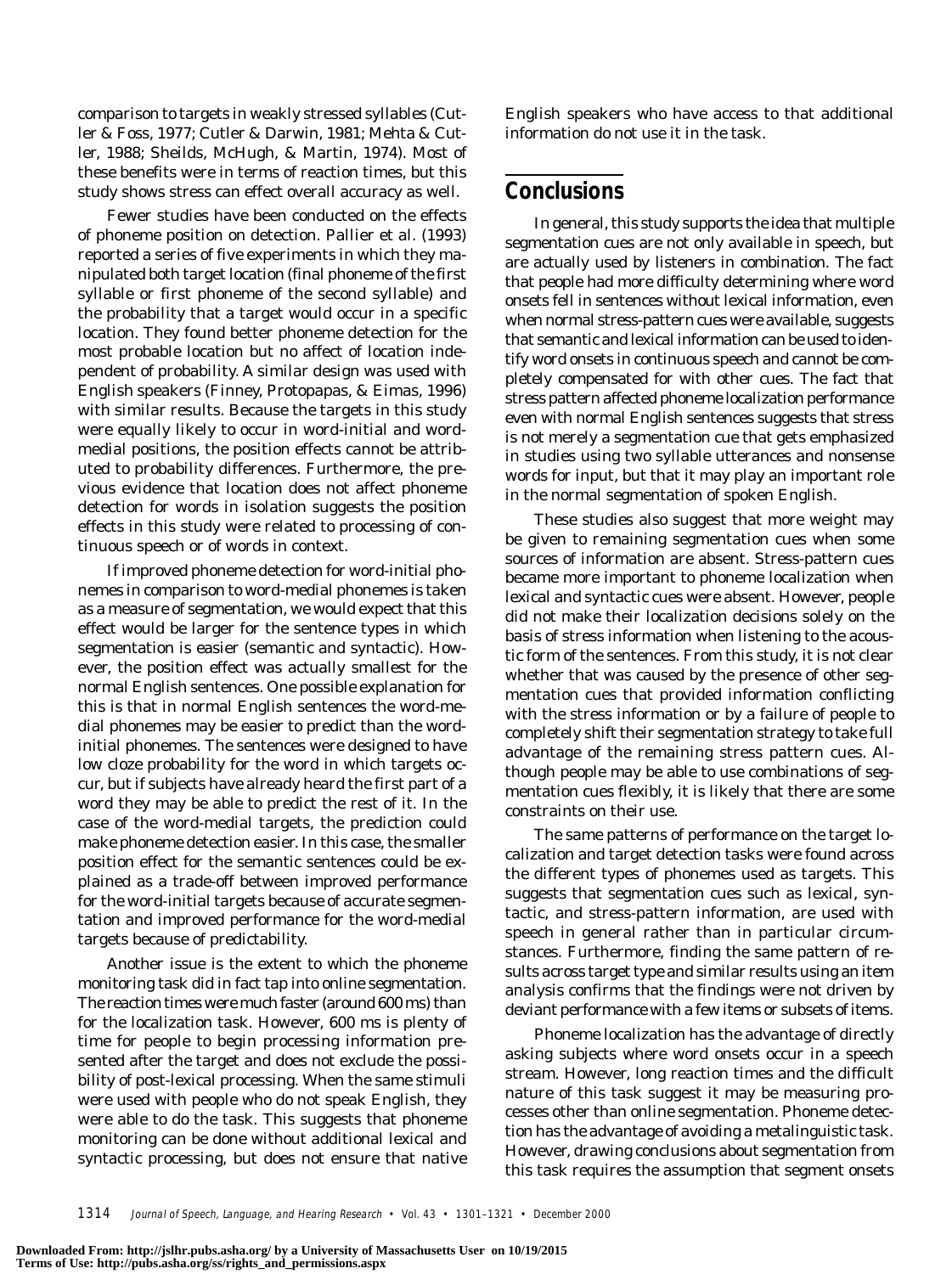will be detected more quickly than items in the middle of a segment. Furthermore, information following the point of interest in the stimuli and post-lexical processing of the items themselves may be reflected in the responses. Both of these tasks can be used with uninterrupted continuous speech. Converging evidence from tasks like these that make all normally available segmentation cues available in the stimuli and approaches that can index pre-lexical online processing (such as event-related potential recordings) will be necessary to determine exactly which cues and combination of cues people use to initially segment speech.

Previous research has focused on determining what types of cues are available in speech that might be used in segmentation, or showing that one of these many available cues affects performance with a particular type of stimuli. However, a full understanding of speech segmentation will require the use of stimuli that make multiple segmentation cues available and that encourage people to segment speech as they normally do.

#### **Acknowledgments**

This research was presented, in part, as a poster entitled "Speech Segmentation by Bilingual Speakers" at the 1998 meeting of the Cognitive Neuroscience Society in San Francisco. The research was supported by NIH, NIDCD Grant DC000128. The authors wish to thank Dr. Douglas L. Hintzman and Dr. Susan Guion for their helpful comments in preparing this manuscript.

#### **References**

- **Bernstein, J., & Franco, H.** (1996). Speech recognition by computer. In N. J. Lass (Ed.), *Principles of experimental phonetics* (pp. 408–434). St. Louis, MO: Mosby.
- **Brent, M. R.** (1999). Speech segmentation and word discovery: A computational perspective. *Trends in Cognitive Sciences, 3,* 294–301.
- **Brent, M. R.** (1997). Toward a unified model of lexical acquisition and lexical access. *Journal of Psycholinguistic Research, 26,* 363–375.
- **Brent M. R., & Cartwright, T. A.** (1996). Distributional regularity and phonotactic constraints are useful for segmentation. *Cognition, 61,* 93–125.
- **Brown, G. D.** (1984). A frequency count of 190,000 words in the London-Lund Corpus of English Conversation. *Behavior Research Methods, Instruments, & Computers, 16,* 502–532.
- **Church, K.** (1987). Phonological parsing and lexical retrieval. *Cognition, 25,* 53–69.
- **Cole, R. A., Jakimik, J., & Cooper, W. E.** (1980). Segmenting speech into words*. Journal of the Acoustical Society of America, 67,* 1323–1332.
- **Cowan, N.** (1991). Recurrent speech patterns as cues to the segmentation of multisyllabic sequences*. Acta Psychologica, 77,* 121–135.
- **Cutler, A., & Butterfield, S.** (1992). Rhythmic cues to speech segmentation: Evidence from juncture misperception. *Journal of Memory and Language, 31,* 218–236.
- **Cutler, A., & Carter, D. M.** (1987). The predominance of strong initial syllables in the English vocabulary. *Computer Speech and Language, 2,* 133–142.
- **Cutler, A., & Darwin, C. J.** (1981). Phoneme-monitoring reaction time and preceding prosody: Effects of stop closure duration and of fundamental frequency. *Perception and Psychophysics, 29,* 217–224.
- **Cutler, A., & Foss, D. J.** (1977). On the role of sentence stress in sentence processing. *Language and Speech, 20,*  $1 - 10$ .
- **Cutler, A., Mehler, J., Norris, D. G., & Segui, J.** (1986). The syllable's differing role in the segmentation of French and English. *Journal of Memory and Language, 25,* 385–400.
- **Cutler, A., Mehler, J., Norris, D. G., & Segui, J.** (1987). Phoneme identification and the lexicon. *Cognitive Psychology, 19,* 141–177.
- **Cutler, A., & Norris, D. G.** (1988). The role of strong syllables in segmentation for lexical access. *Journal of Experimental Psychology: Human Perception and Performance, 14,* 113–121.
- **Cutler, A., & Otake, T.** (1994). Mora or phoneme? Further evidence for language-specific listening. *Journal of Memory and Language, 32,* 358–378.
- **Finney, S. A., Protopapas, A., & Eimas, P. D.** (1996). Attentional allocation to syllables in American English. *Journal of Memory and Language, 35,* 893–909.
- **Frauenfelder, U. H.** (1985). Cross-linguistic approaches to lexical segmentation. *Linguistics, 23,* 669–687
- **Harris, A. S.** (1955). From phoneme to morpheme. *Language, 31,* 190–222.
- **Hayes, J. R., & Clark, H. H.** (1970). Experiments on the segmentation of an artificial speech analogue. In J. R. Hayes (Ed.), *Cognition and the development of language* (pp. 221–234). New York: Wiley.
- **Eimas, P. D., Hornstein, S. B. M., & Payton, P.** (1990). Attention and the role of dual codes in phoneme monitoring. *Journal of Memory and Language, 29,* 160–180.
- **Foss, D. J., & Blank, M. A.** (1980). Identifying the speech codes. *Cognitive Psychology, 12,* 1–31.
- **Foss, D. J., & Lynch, R. H.** (1969). Decision processes during sentence comprehension: Effects of surface structure on decision times. *Perception and Psychophysics, 5,* 145–148.
- **Frauenfelder, U. H., Segui, J., & Dijkstra, T.** (1990). Lexical effects in phonemic processing: Facilitatory or inhibitory. *Journal of Experimental Psychology: Human Perception and Performance, 16,* 77–91.
- **Hakes, D. T.** (1972). Effects of reducing complement constructions on sentence comprehension. *Journal of Verbal Learning and Verbal Behavior, 11,* 278–286.
- **Hakes, D. T., & Foss, D. J.** (1970). Decision processes during sentence comprehension: Effects of surface structure reconsidered. *Perception and Psychophysics, 8,* 413–416.
- **Kucera, H., & Francis, W. N.** (1967). *Computational*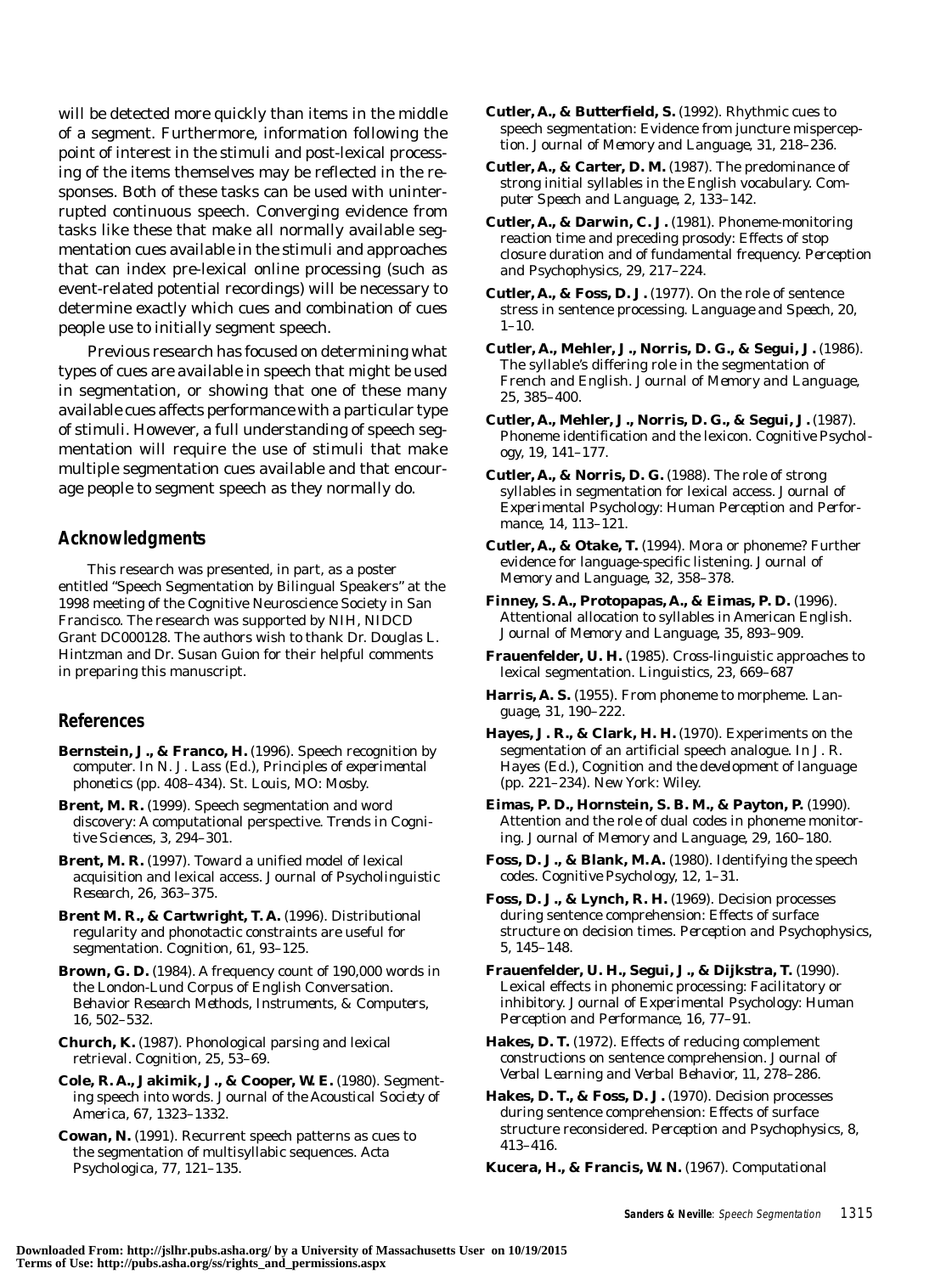*analysis of present-day American English.* Providence, RI: Brown University Press.

**Luce, P. A.** (1986). A computational analysis of uniqueness points in auditory word recognition. *Perception and Psychophysics, 39,* 155–158

**Marslen-Wilson, W. D., & Welsh, A.** (1978). Processing interaction during word recognition in continuous speech*. Cognitive Psychology, 10,* 29–63.

**McQueen, J. M., Norris, D. G., & Cutler, A.** (1994). Competition in spoken word recognition: Spotting words in other words. *Journal of Experimental Psychology: Learning, Memory and Cognition, 20,* 621–638.

**Mehler, J., Dommergues, J. Y., Frauenfelder, U., &** Segui, J. (1981). The syllable's role in speech segmentation. *Journal of Verbal Learning and Verbal Behavior, 20,* 298–305.

**Mehta, G., & Cutler, A.** (1988). Detection of target phonemes in spontaneous and read speech. *Language and Speech, 31,* 135–156.

**Norris, D. G., McQueen, J. M., & Cutler, A.** (1995). Competition and segmentation in spoken word recognition. *Journal of Experimental Psychology: Learning, Memory and Cognition, 21,* 1209–1228.

**Otake, T., Hatano, G., Cutler, A., & Mehler, J.** (1993). Mora or syllable? Speech segmentation in Japanese. *Journal of Memory and Language, 32,* 358–378.

**Pallier, C., Sebastian-Galles, N., Felguera, T., Christophe, A., & Mehler, J.** (1993). Attentional allocation within the syllabic structure of spoken words. *Journal of Memory and Language, 32,* 373–389.

**Pitt, M. A., & Samuel, A. G.** (1995). Lexical and sublexical feedback in auditory word recognition. *Cognitive Psychology, 29,* 149–188.

**Quene, H.** (1992). Durational cues for word segmentation in

Dutch. *Journal of Phonetics, 20,* 331–350.

**Rubin, P., Turvey, M. T., & van Gelder, P.** (1976). Initial phonemes are detected faster in spoken words than in spoken nonwords. *Perception and Psychophysics, 19,* 394–398.

**Saffran, J. R., Aslin, R. N., & Newport, E. L.** (1996). Statistical learning by 8-month-old infants. *Science, 274,* 1926–1928.

**Saffran, J. R., Newport, E. L., & Aslin, R. N.** (1996). Word segmentation: The role of distributional cues. *Journal of Memory and Language, 35,* 606–621.

**Shields, J. L., McHugh, A., & Martin, J. G.** (1974). Reaction time to phoneme targets as a function of rhythmic cues in continuous speech. *Journal of Experimental Psychology, 102,* 250–255.

- **Segui, J., Frauenfelder, U., & Mehler, J.** (1981). Phoneme monitoring, syllable monitoring and lexical access. *British Journal of Psychology, 72,* 471–477.
- **Tyler, L. K., & Wessels, J.** (1983). Quantifying contextual contributions to word-recognition processes. *Perception and Psychophysics, 34,* 409–420.

**Umeda, N., & Coker, C. H.** (1974). Allophonic variation in American English. *Journal of Phonetics, 2,* 1–5.

**Vroomen, J., van Zon, M., & de Gelder, B.** (1996). Cues to speech segmentation: Evidence from juncture misperceptions and word spotting. *Memory and Cognition, 24,* 744–755.

Received April 28, 2000

Accepted July 17, 2000

Contact author: Lisa D. Sanders, Department of Psychology, 1227 University of Oregon, Eugene, OR 97403-1227. Email: lsanders@darkwing.uoregon.edu

**Appendix A** (p. 1 of 2). Words that contained targets in the semantic sentences.

| Target              | Strong<br>initial | Strong<br>medial | Weak<br>initial | Weak<br>medial | Target                 | Strong<br>initial | Strong<br>medial | Weak<br>initial | Weak<br>medial |
|---------------------|-------------------|------------------|-----------------|----------------|------------------------|-------------------|------------------|-----------------|----------------|
| <b>Voiced Stops</b> |                   |                  |                 |                | /g/                    | gavels            | forget           | gazelles        | haggle         |
| /b/                 | backgammon        | abolish          | ballet          | arbitrary      | /g/                    | ghetto            | negate           | gorillas        | loggers        |
| /b/                 | badminton         | embellish        | balloon         | embolism       | /g/                    | gophers           | regurgitate      | gourmet         | staggered      |
| /b/                 | banter            | habituate        | behold          | habitat        |                        |                   |                  |                 |                |
| /b/                 | bargain           | imbedded         | belated         | hibernate      | <b>Voiceless Stops</b> |                   |                  |                 |                |
| /b/                 | barrels           | lobotomy         | belief          | pebble         | /k/                    | catalogues        | percussion       | cajole          | alchemy        |
| /b/                 | binary            | obey             | belligerent     | symbol         | $/$ k/                 | coffee            | stockade         | coerce          | ticket         |
| /b/                 | bottles           | tobacco          | beret           | timber         | /k/                    | company           | vicariously      | cognition       | vacant         |
| /b/                 | butane            | verbatim         | bologna         | trouble        | /k/                    | convolute         | volcano          | compete         | welcome        |
| /d/                 | daiquiri          | abduction        | deception       | indicate       | /p/                    | peanut            | apology          | persuade        | vampires       |
| /d/                 | dangerous         | condemn          | decisive        | Tuesday        | /p/                    | pesticide         | torpedo          | potato          | zipper         |
| /d/                 | daughter          | indent           | defile          | verdict        | /t/                    | tabloids          | baton            | taboli          | banter         |
| /d/                 | decorative        | pedestrians      | degree          | wisdom         | /t/                    | technical         | photography      | tamales         | mentoring      |
| /d/                 | diagram           | tradition        | deny            | yardage        | /t/                    | temper            | pretentious      | together        | vegetables     |
| /d/                 | dormitory         | vindictive       | diploma         | zodiac         | /t/                    | towel             | utility          | tycoon          | wilted         |
| /g/                 | gadgets           | begotten         | gazebo          | bagels         |                        |                   |                  |                 |                |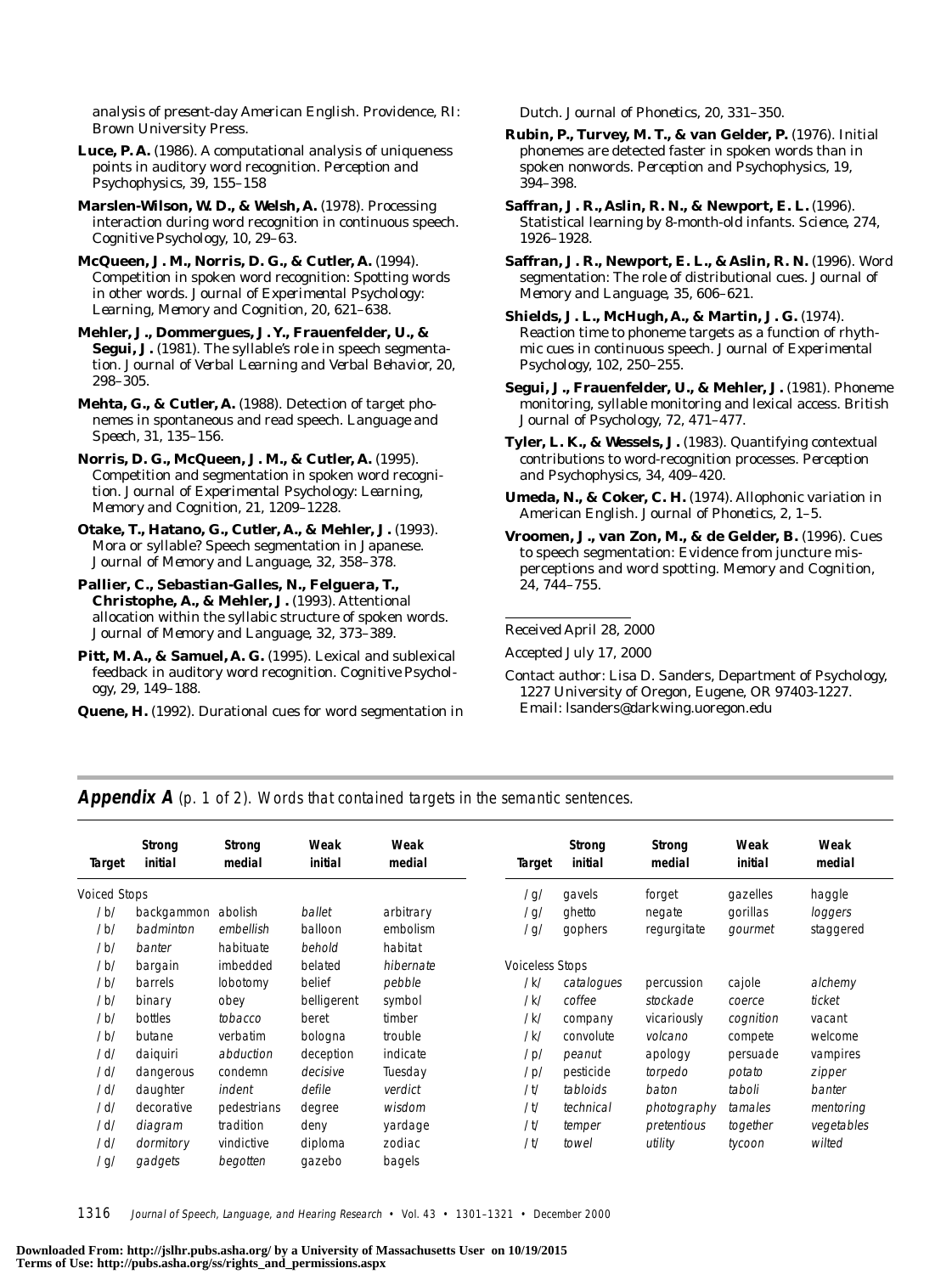Appendix A (p. 2 of 2). Words that contained targets in the semantic sentences.

| Target            | Strong<br>initial | Strong<br>medial | Weak<br>initial | Weak<br>medial | Target             | Strong<br>initial | Strong<br>medial | Weak<br>initial | Weak<br>medial |
|-------------------|-------------------|------------------|-----------------|----------------|--------------------|-------------------|------------------|-----------------|----------------|
| <b>Fricatives</b> |                   |                  |                 |                | /m/                | monarch           | permission       | mundane         | thermostat     |
| /f/               | figment           | effect           | forgotten       | laughing       | /m/                | morsel            | submit           | mysterious      | treatment      |
| /f/               | filter            | perfect          | philosophy      | pilfer         | /n/                | native            | annoy            | necessity       | annex          |
| /f/               | phobia            | perform          | phonetics       | waffle         | /n/                | natural           | inept            | negate          | fitness        |
| $/$ j $/$         | juvenile          | inject           | judicious       | injury         | /n/                | navigate          | tenacity         | neglect         | tennis         |
| /s/               | satire            | dissection       | survival        | rhapsody       | /n/                | nectar            | tornado          | neurotic        | tenor          |
| $/\text{th}$      | thimble           | pathetic         | theology        | anthem         | /n/                | noticeable        | vanilla          | nomadic         | witness        |
| $/\nu/$           | victim            | advantage        | valet           | advertise      |                    |                   |                  |                 |                |
| $/\nu/$           | vintage           | adventure        | viscosity       | savage         | Clusters           |                   |                  |                 |                |
| $/\nu/$           | vocalize          | ovation          | vitality        | swivels        | /bl/               | blemish           | obliged          | blockade        | emblem         |
| $/\nu/$           | volatile          | pervasive        | vocation        | woven          | /br/               | broker            | sobriety         | brassiere       | labyrinth      |
|                   |                   |                  |                 |                | $/$ fl $/$         | flagrantly        | affluent         | phlebotomy      | influx         |
| <b>Nasals</b>     |                   |                  |                 |                | $\sqrt{gr/}$       | gravity           | ingredient       | grammatical     | fragrances     |
| /m/               | magnify           | amass            | machines        | atmosphere     | $/$ pl/            | plagiarize        | complex          | platonic        | duplex         |
| /m/               | mannequin         | amazed           | magnificent     | caramelize     | /pr/               | promise           | approach         | protect         | compromise     |
| /m/               | massacre          | emerges          | majestic        | chemicals      | /qu/               | quantity          | equipment        | quadratic       | equal          |
| /m/               | mayonnaise        | harmonics        | manipulate      | culminated     | $\sqrt{\text{st}}$ | staples           | constituent      | stability       | constitute     |
| /m/               | microscope        | imagine          | minute          | similes        | $\sqrt{\text{st}}$ | statue            | mistake          | stentorian      | institute      |
| /m/               | misanthrope       | lament           | mistake         | terminal       |                    |                   |                  |                 |                |

Note. Words in italics were used for Experiment I only.

#### **Appendix B.** Means and ranges for words in all conditions.

| Condition        | Cloze<br>probability | Written<br>frequency | Spoken<br>frequency | Number of<br><b>letters</b> | Position in<br>sentence |  |
|------------------|----------------------|----------------------|---------------------|-----------------------------|-------------------------|--|
| Strong stress,   | 0.022                | 19.93                | 2.02                | 7.50                        | 9.77                    |  |
| Initial position | $(0 - 0.175)$        | $(0 - 290)$          | $(0 - 44)$          | $(5-11)$                    | $(5-17)$                |  |
| Strong stress,   | 0.016                | 21.43                | 2.08                | 7.32                        | 9.32                    |  |
| Medial position  | $(0 - 0.215)$        | $(0 - 213)$          | $(0 - 29)$          | $(4-11)$                    | $(5-14)$                |  |
| Weak stress,     | 0.065                | 21.25                | 2.57                | 7.73                        | 8.78                    |  |
| Initial position | $(0 - 0.100)$        | $(0 - 267)$          | $(0 - 34)$          | $(4-11)$                    | $(4-15)$                |  |
| Weak stress.     | 0.026                | 21.53                | 2.33                | 7.80                        | 8.82                    |  |
| Medial position  | $(0 - 0.200)$        | $(0 - 134)$          | $(0 - 55)$          | $(5-11)$                    | $(5-15)$                |  |
| No Target        | 0.031                | 20.71                | 2.64                | 7.22                        | 9.24                    |  |
|                  | $(0 - 0.150)$        | $(0 - 226)$          | $(0 - 48)$          | $(4 - 10)$                  | $(4-13)$                |  |

Note. Cloze probability was calculated from responses of 40 participants. Written word frequencies were calculated from Kucera and Francis (1967). Spoken word frequencies were calculated from Brown (1984). There were no significant differences in any of the measures for stress, position, or stress by position interaction.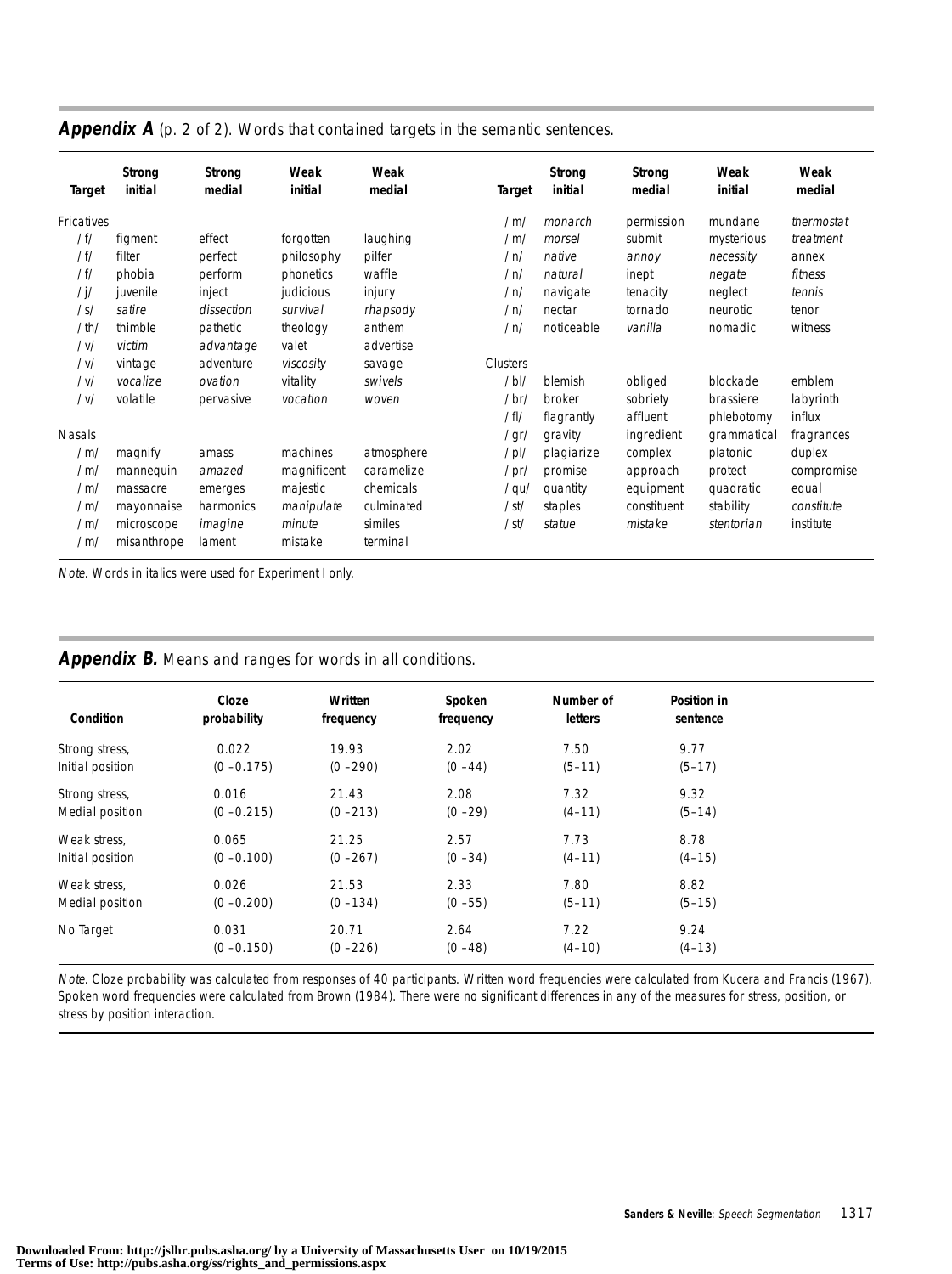| Appendix C. Means and ranges for auditory stimuli. |  |  |  |  |  |  |  |
|----------------------------------------------------|--|--|--|--|--|--|--|
|----------------------------------------------------|--|--|--|--|--|--|--|

| <b>Condition</b> | Speech<br>rate<br>(words/s) | <b>Differences</b><br>in sentence<br>length (ms) | <b>Differences</b><br>in target<br>position (ms) | Sentence<br>length (ms)         | Target<br>position (ms) |
|------------------|-----------------------------|--------------------------------------------------|--------------------------------------------------|---------------------------------|-------------------------|
| Strong stress,   | 4.49                        | 52.66                                            | 77.45                                            | 3.476.79                        | 1.607.93                |
| Initial position | $(3.46 - 7.45)$             | $(0 - 288)$                                      | $(0 - 293)$                                      | $(2,416-3,822)$                 | $(506 - 2, 779)$        |
| Strong stress,   | 4.38                        | 45.92                                            | 77.48                                            | 3,446.95                        | 1,656.42                |
| Medial position  | $(3.14 - 6.05)$             | $(0 - 172)$                                      | $(0 - 280)$                                      | $(2,624-3,796)$                 | $(699 - 2,689)$         |
| Weak stress,     | 4.19                        | 49.40                                            | 72.19                                            | 3.419.74                        | 1,420.35                |
| Initial position | $(2.94 - 5.41)$             | $(0 - 123)$                                      | $(0 - 230)$                                      | $(2,366 - 3,838)$               | $(293 - 2,598)$         |
| Weak stress,     | 4.02                        | 45.32                                            | 79.63                                            | 3,468.21                        | 1,778.24                |
| Medial position  | $(2.72 - 8.47)$             | $(0 - 135)$                                      | $(0 - 316)$                                      | $(2, 244 - 3, 789)$             | $(817 - 3, 027)$        |
| No Target        | 4.24<br>$(3.52 - 5.60)$     | 53.81<br>$(0 - 262)$                             |                                                  | 3,382.44<br>$(2, 117 - 3, 750)$ |                         |

Note. Differences in sentence length and target position were calculated by taking the largest difference across the three versions of the same sentence and averaging these differences across the sentences in a condition. There were no significant differences in speech rate, sentence length, or target position for sentence type, stress, position, or any of the interactions among these three variables.

| Condition                        |        | Length (ms)            |      | Amplitude                 |       | Frequency change (Hz)     |  |
|----------------------------------|--------|------------------------|------|---------------------------|-------|---------------------------|--|
| Strong stress, initial position: |        |                        |      |                           |       |                           |  |
| Semantic                         | 163.83 | $(75 \text{ to } 263)$ | 0.70 | $(0.36 \text{ to } 1.0)$  | $+51$ | $(-3 to +142)$            |  |
| Syntactic                        | 163.43 | (78 to 234)            | 0.78 | $(0.34 \text{ to } 1.0)$  | $+57$ | $(-5 \text{ to } +155)$   |  |
| Acoustic                         | 156.07 | $(75 \text{ to } 220)$ | 0.75 | $(0.37 \text{ to } 1.0)$  | $+56$ | $(-2 to +139)$            |  |
| Strong stress, medial position:  |        |                        |      |                           |       |                           |  |
| Semantic                         | 176.90 | $(79 \text{ to } 241)$ | 0.80 | $(0.34 \text{ to } 1.0)$  | $+66$ | $(-3 to +169)$            |  |
| Syntactic                        | 173.00 | $(90 \text{ to } 267)$ | 0.78 | $(0.38 \text{ to } 1.0)$  | $+65$ | $(-2 to +171)$            |  |
| Acoustic                         | 175.13 | $(66 \text{ to } 252)$ | 0.74 | $(0.30 \text{ to } 1.0)$  | $+63$ | $(-2 to +161)$            |  |
| Weak stress, initial position:   |        |                        |      |                           |       |                           |  |
| Semantic                         | 87.90  | (22 to 190)            | 0.31 | $(0.12 \text{ to } 0.70)$ | $+29$ | $(-126 \text{ to } +110)$ |  |
| Syntactic                        | 83.47  | (38 to 156)            | 0.30 | $(0.11 \text{ to } 1.0)$  | $+31$ | $(-132$ to $+127)$        |  |
| Acoustic                         | 82.45  | (46 to 189)            | 0.32 | $(0.11 \text{ to } 0.96)$ | $+28$ | $(-168 \text{ to } +147)$ |  |
| Weak stress, medial position:    |        |                        |      |                           |       |                           |  |
| Semantic                         | 119.13 | (32 to 225)            | 0.44 | $(0.13 \text{ to } 1.0)$  | $-20$ | $(-110 \text{ to } +3)$   |  |
| Syntactic                        | 120.18 | (39 to 216)            | 0.42 | $(0.11 \text{ to } 1.0)$  | $-23$ | $(-93 \text{ to } +11)$   |  |
| Acoustic                         | 116.70 | (46 to 119)            | 0.40 | $(0.10 \text{ to } 1.0)$  | $-21$ | $(-102 \text{ to } +5)$   |  |

**Appendix D.** Means and ranges of amplitude, length, and fundamental frequency change.

Note. Phoneme lengths were measured from the beginning of the target phoneme to the end of the following vowel. Maximum amplitudes are the greatest amplitude (between 0 and 1) during that span. Fundamental frequency change is the frequency at the beginning of that span subtracted from the frequency at the end of that span.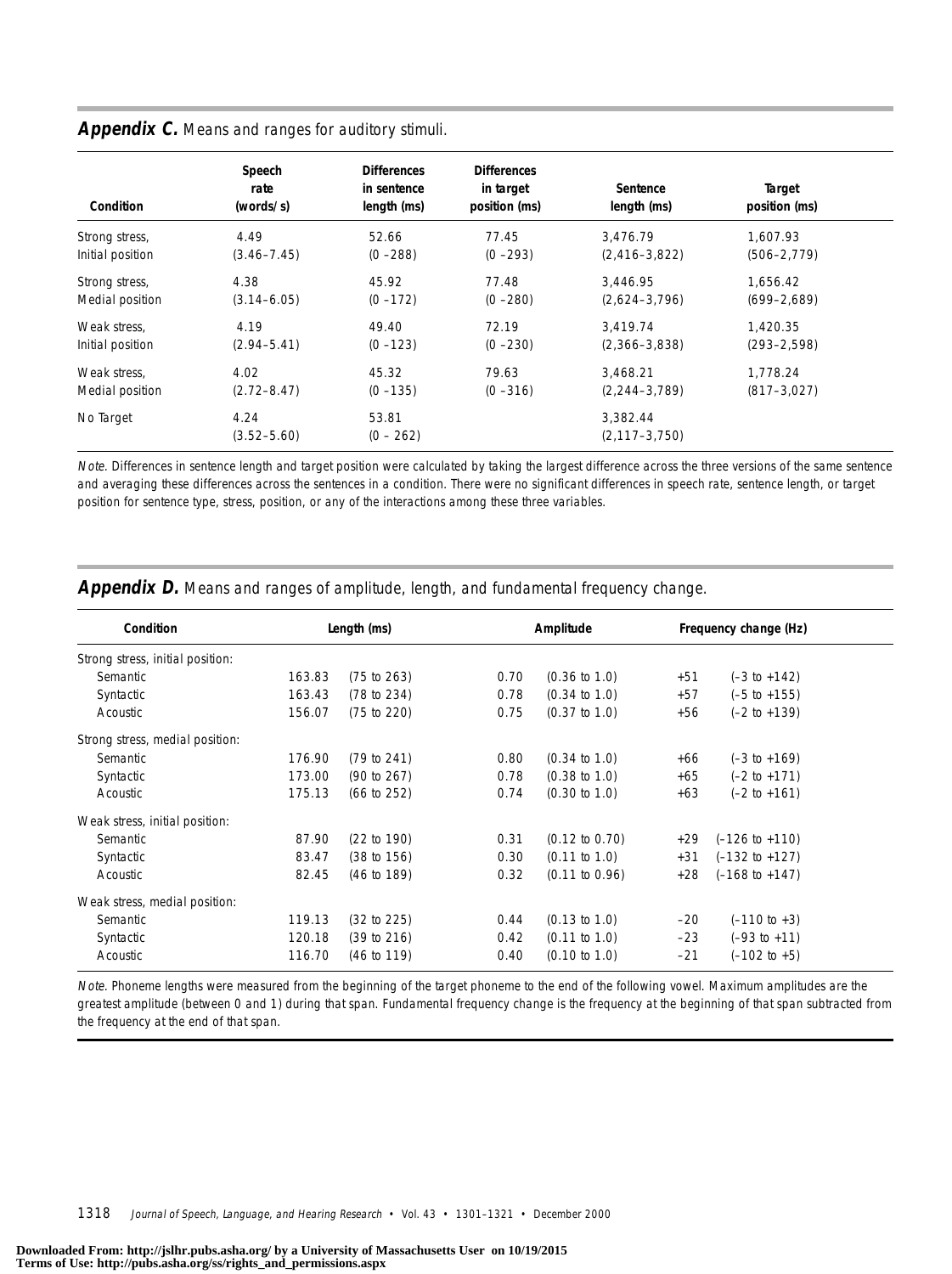#### **Appendix E1.** Means and standard errors for Experiment I.

| Condition                        |     | Percent<br>correct (SE) | Reaction<br>time (SE) |       |  |
|----------------------------------|-----|-------------------------|-----------------------|-------|--|
| Strong stress, initial position: |     |                         |                       |       |  |
| <b>Semantic</b>                  | 99% | (1.0)                   | 1288 ms               | (108) |  |
| Syntactic                        | 78% | (2.0)                   | 1499 ms               | (118) |  |
| Acoustic                         | 60% | (3.0)                   | 1515 ms               | (116) |  |
| Strong stress, medial position:  |     |                         |                       |       |  |
| <b>Semantic</b>                  | 96% | (1.0)                   | 1370 ms               | (106) |  |
| Syntactic                        | 73% | (3.0)                   | 1560 ms               | (110) |  |
| Acoustic                         | 53% | (4.0)                   | 1670 ms               | (120) |  |
| Weak stress, initial position:   |     |                         |                       |       |  |
| <b>Semantic</b>                  | 97% | (1.0)                   | 1392 ms               | (100) |  |
| Syntactic                        | 77% | (2.0)                   | 1513 ms               | (99)  |  |
| Acoustic                         | 62% | (3.0)                   | 1479 ms               | (108) |  |
| Weak stress, medial position:    |     |                         |                       |       |  |
| Semantic                         | 99% | (1.0)                   | 1400 ms               | (96)  |  |
| Syntactic                        | 92% | (1.0)                   | 1478 ms               | (96)  |  |
| Acoustic                         | 93% | (1.0)                   | 1562 ms               | (111) |  |

Note. Localization accuracy is the percentage of trials on which subjects correctly identified the position of a target out of those trials on which the subjects correctly detected a target. Reaction times are for those trials on which subjects correctly identified the target position only. Standard Errors are shown in parenthesis.

#### **Appendix E2.** Means of localization accuracy by phoneme class in Experiment I.

| Condition                        | <b>Voiced</b><br>stops | <b>Voiceless</b><br>stops | <b>Fricatives</b> | <b>Nasals</b> | <b>Clusters</b> |
|----------------------------------|------------------------|---------------------------|-------------------|---------------|-----------------|
| Strong stress, initial position: |                        |                           |                   |               |                 |
| <b>Semantic</b>                  | 99%                    | 100%                      | 99%               | 98%           | 99%             |
| Syntactic                        | 75%                    | 81%                       | 78%               | 82%           | 77%             |
| Acoustic                         | 68%                    | 52%                       | 53%               | 56%           | 69%             |
| Strong stress, medial position:  |                        |                           |                   |               |                 |
| Semantic                         | 97%                    | 97%                       | 95%               | 96%           | 92%             |
| Syntactic                        | 73%                    | 76%                       | 69%               | 78%           | 66%             |
| Acoustic                         | 66%                    | 51%                       | 51%               | 49%           | 39%             |
| Weak stress, initial position:   |                        |                           |                   |               |                 |
| Semantic                         | 97%                    | 98%                       | 98%               | 98%           | 92%             |
| Syntactic                        | 71%                    | 76%                       | 83%               | 73%           | 67%             |
| Acoustic                         | 64%                    | 68%                       | 59%               | 56%           | 67%             |
| Weak stress, medial position:    |                        |                           |                   |               |                 |
| Semantic                         | 98%                    | 100%                      | 99%               | 99%           | 99%             |
| Syntactic                        | 86%                    | 96%                       | 90%               | 97%           | 94%             |
| Acoustic                         | 96%                    | 94%                       | 84%               | 93%           | 97%             |
|                                  |                        |                           |                   |               |                 |

Note. Localization accuracy is the percentage of trials on which subjects correctly identified the position of a target out of those trials on which the subjects correctly detected a target. Voiced stops  $(N = 18)$ were /b/, /d/, and /g/; voiceless stops ( $N = 10$ ) were /k/, /p/, and /t/; fricatives ( $N = 10$ ) were /f/, /j/, /s/, /th/, and /v/; nasals ( $N =$ 13) were /m/ and /n/; clusters ( $N = 9$ ) were /bl/, /br/, /fl/, /gr/, /pl/, /pr/, /qu/, and /st/.

#### **Appendix F** (p. 1 of 2). ANOVAs for Experiment I.

| Dependent              | Source of<br>variance               | By subject |                   |        | In transformed |        | By item           |  |
|------------------------|-------------------------------------|------------|-------------------|--------|----------------|--------|-------------------|--|
| variable               |                                     | F          | (p)               | F      | (p)            | F      | (p)               |  |
| Localization accuracy: | Sentence                            | 385.35     | (.000)            | 303.24 | (000)          | 171.61 | (000)             |  |
|                        | <b>Stress</b>                       | 21.32      | (.000)            | 23.21  | .000)          | 13.06  | (.000)            |  |
|                        | Position                            | 23.01      | (.000)            | 32.84  | .000)          | 61.07  | (000)             |  |
|                        | Sentence $\times$ Stress            | 22.29      | (.000)            | 21.61  | (000)          | 7.55   | (.001)            |  |
|                        | Sentence $\times$ Position          | 21.19      | (.000)            | 12.89  | 000(           | 21.51  | (000)             |  |
|                        | Stress $\times$ Position            | 42.49      | (.000)            | 55.71  | (000)          | 59.29  | (000)             |  |
|                        | Sent. $\times$ Stress $\times$ Pos. | 24.46      | (.000)            | 7.95   | (.002)         | 13.15  | (000)             |  |
| Reaction times:        | Sentence                            | 16.54      | (.000)            |        |                | 27.86  | (.000)            |  |
|                        | <b>Stress</b>                       | 0.24       | (n <sub>S</sub> ) |        |                | 8.53   | (.004)            |  |
|                        | Position                            | 9.61       | (.007)            |        |                | 0.37   | (n <sub>S</sub> ) |  |
|                        | Sentence $\times$ Stress            | 12.22      | (.000)            |        |                | 1.74   | (n <sub>S</sub> ) |  |
|                        | Sentence $\times$ Position          | 3.44       | (n <sub>S</sub> ) |        |                | 1.53   | (n <sub>S</sub> ) |  |
|                        | Stress $\times$ Position            | 12.83      | (.003)            |        |                | 5.94   | (n <sub>S</sub> ) |  |
|                        | Sent. $\times$ Stress $\times$ Pos. | 0.13       | (n <sub>S</sub> ) |        |                | 0.36   | (n <sub>S</sub> ) |  |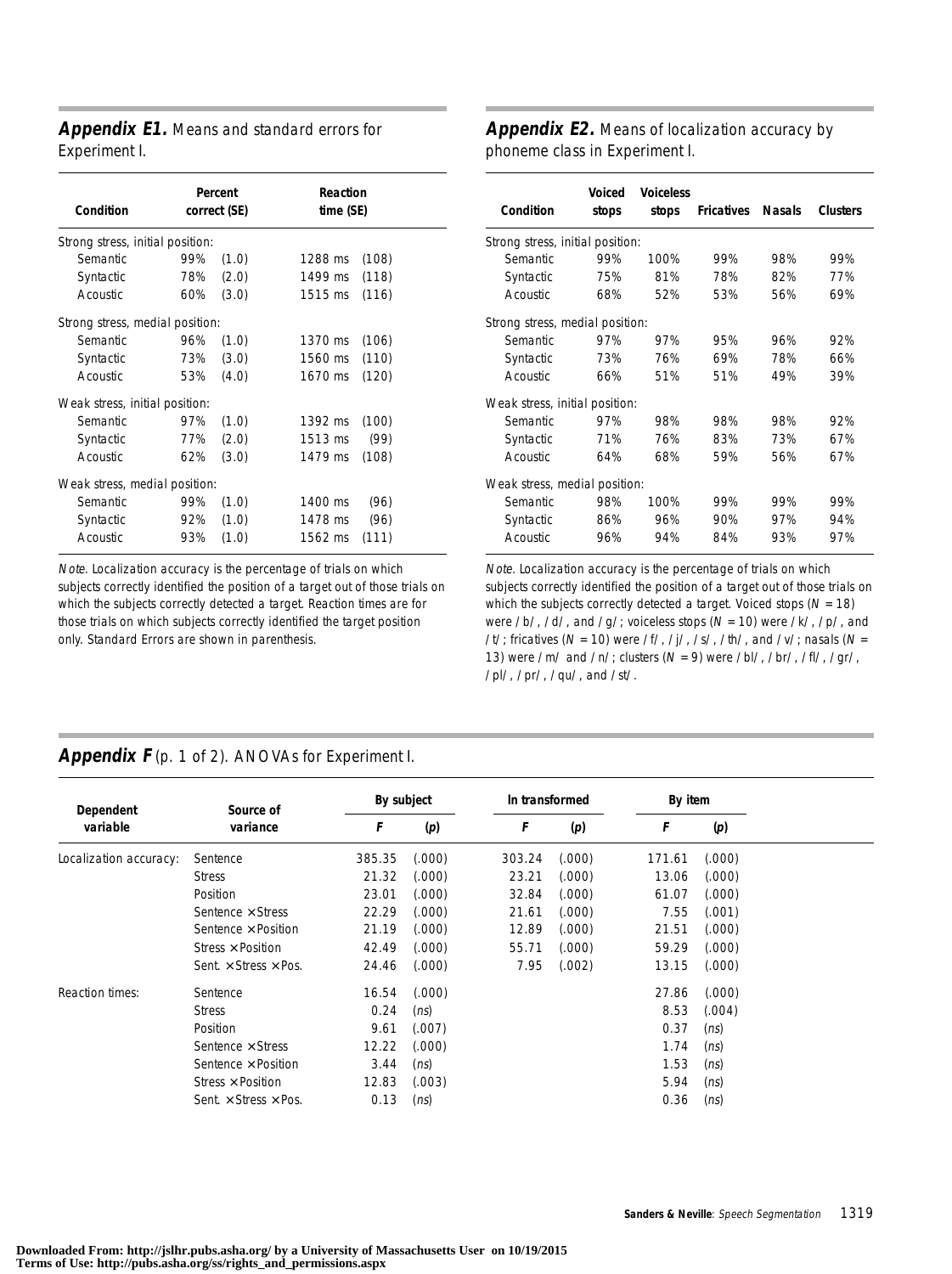| Dependent              |                                 | By subject |                   | In transformed |                   | By item |                   |  |
|------------------------|---------------------------------|------------|-------------------|----------------|-------------------|---------|-------------------|--|
| variable               | Source of<br>variance           | t          | (p)               | t              | (p)               | t       | (p)               |  |
| Localization accuracy: | Sentence type:                  |            |                   |                |                   |         |                   |  |
|                        | Semantic/syntactic              | 15.98      | (.000)            | 19.71          | (.000)            | 13.11   | (.000)            |  |
|                        | Syntactic/acoustic              | 13.48      | (.000)            | 12.35          | (.000)            | 9.41    | (.000)            |  |
|                        | Stress pattern:<br>Norm/infreq: |            |                   |                |                   |         |                   |  |
|                        | Semantic                        | 4.09       | (.002)            | 4.14           | (.001)            | 4.08    | (.000)            |  |
|                        | Syntactic                       | 7.68       | (.000)            | 6.27           | (.000)            | 8.12    | (.000)            |  |
|                        | Acoustic                        | 9.56       | (.000)            | 5.86           | (.000)            | 11.40   | (.000)            |  |
|                        | SI/SM:                          |            |                   |                |                   |         |                   |  |
|                        | Semantic                        | 3.52       | (.003)            | 3.29           | (.005)            | 4.02    | (.000)            |  |
|                        | Syntactic                       | 0.94       | (n <sub>S</sub> ) | 0.88           | (n <sub>S</sub> ) | 1.10    | (n <sub>S</sub> ) |  |
|                        | Acoustic                        | 1.13       | (n <sub>S</sub> ) | 1.61           | (n <sub>S</sub> ) | 3.61    | (.000)            |  |
|                        | WI/WM:                          |            |                   |                |                   |         |                   |  |
|                        | Semantic                        | 2.40       | (.009)            | 2.32           | (n <sub>S</sub> ) | 3.95    | (.000)            |  |
|                        | Syntactic                       | 10.17      | (.000)            | 7.02           | (.000)            | 8.61    | (.000)            |  |
|                        | Acoustic                        | 10.61      | (.000)            | 8.36           | (.000)            | 9.52    | (.000)            |  |
| <b>Reaction times:</b> | Sentence type:                  |            |                   |                |                   |         |                   |  |
|                        | Semantic/syntactic              | 4.88       | (.000)            |                |                   | 6.37    | (.000)            |  |
|                        | Syntactic/acoustic              | 1.47       | (n <sub>S</sub> ) |                |                   | 2.61    | (n <sub>S</sub> ) |  |
|                        | Norm/infreq:                    |            |                   |                |                   |         |                   |  |
|                        | Semantic                        | 1.73       | (n <sub>S</sub> ) |                |                   | 0.97    | (n <sub>S</sub> ) |  |
|                        | Syntactic                       | 1.66       | (n <sub>s</sub> ) |                |                   | 0.96    | (n <sub>S</sub> ) |  |
|                        | Acoustic                        | 0.80       | (n <sub>S</sub> ) |                |                   | 0.60    | (n <sub>S</sub> ) |  |

# **Appendix F** (p. 2 of 2). ANOVAs for Experiment I.

#### Appendix G1. Means and standard errors of target detection in Experiment II.

| Condition                        | Phoneme<br>detection (SE) | Reaction<br>time (SE) | <b>Phoneme detection</b><br>Experiment I (SG) | Condition                      | Phoneme<br>detection (SE) | Reaction<br>time (SE) | Phoneme detection<br><b>Experiment I (SG)</b> |
|----------------------------------|---------------------------|-----------------------|-----------------------------------------------|--------------------------------|---------------------------|-----------------------|-----------------------------------------------|
| Strong stress, Initial position: |                           |                       |                                               | Weak stress, Initial position: |                           |                       |                                               |
| Semantic                         | 98% (1.0)                 | (35)<br>563 ms        | 99% (1.0)                                     | Semantic                       | 96% (1.0)                 | (34)<br>602 ms        | 97% (1.0)                                     |
| Syntactic                        | 96% (1.0)                 | (31)<br>556 ms        | 96% (1.0)                                     | Syntactic                      | 93% (1.0)                 | (38)<br>611 ms        | 92% (1.0)                                     |
| Acoustic                         | 91% (1.0)                 | (29)<br>558 ms        | 92% (1.0)                                     | Acoustic                       | 90% (1.0)                 | (32)<br>599 ms        | 91% (2.0)                                     |
| Strong stress, Medial position:  |                           |                       |                                               | Weak stress, Medial position:  |                           |                       |                                               |
| <b>Semantic</b>                  | 98% (1.0)                 | (34)<br>603 ms        | 97% (1.0)                                     | Semantic                       | 87% (2.0)                 | (36)<br>685 ms        | 89% (1.0)                                     |
| Syntactic                        | 83% (2.0)                 | (39)<br>661 ms        | 77% (2.0)                                     | Syntactic                      | 74% (3.0)                 | (39)<br>719 ms        | 71% (2.0)                                     |
| Acoustic                         | 78% (2.0)                 | (36)<br>673 ms        | 74% (2.0)                                     | Acoustic                       | 70% (2.0)                 | (38)<br>682 ms        | 67% (3.0)                                     |

Note. Phoneme detection is the percentage of trials on which subjects detected a present target. Standard errors are shown in parentheses.